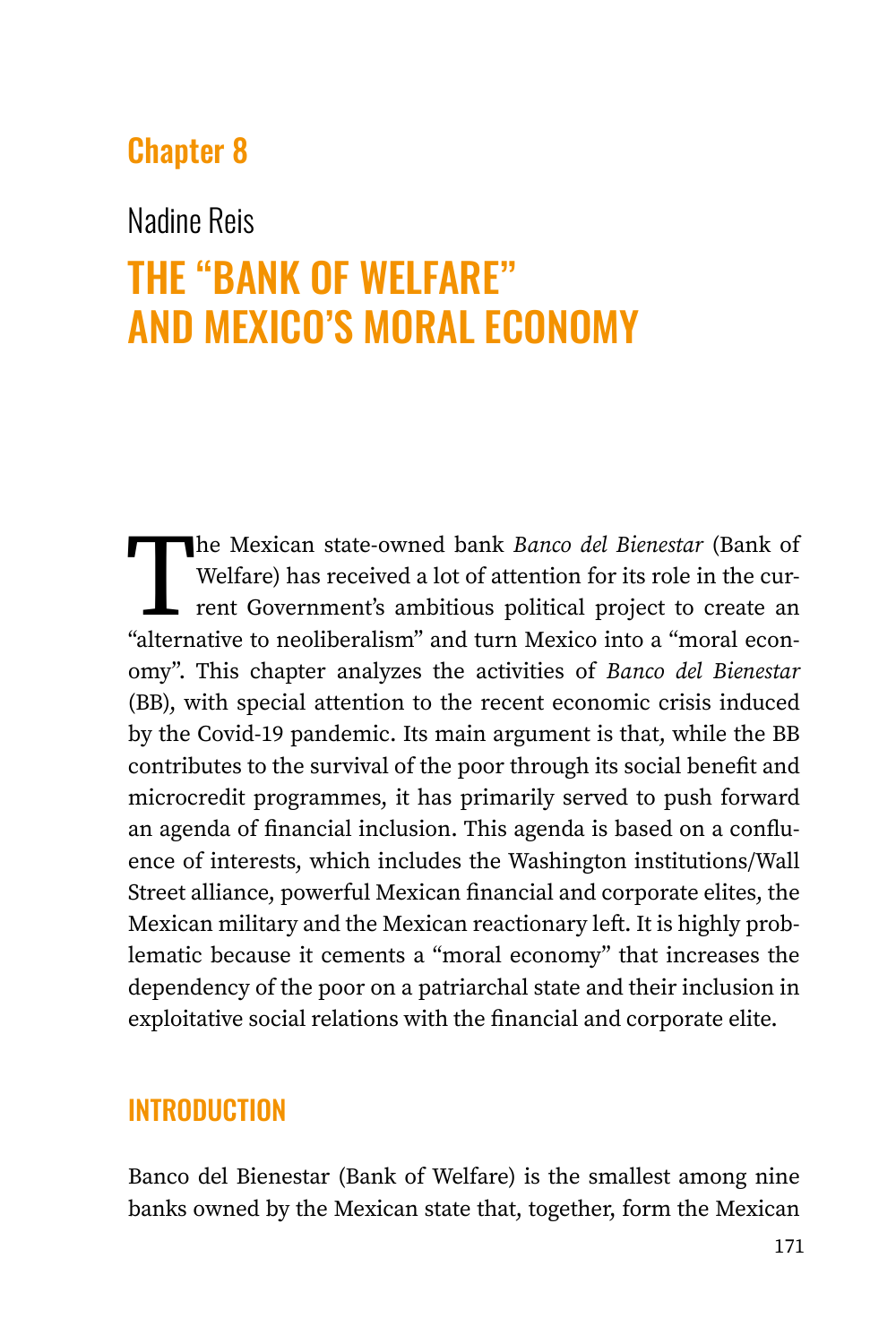development bank system. Since Andrés Manuel López Obrador (AMLO) took over Government at the end of 2018 as President, and in particular with the advent of the Covid-19 pandemic, the Banco del Bienestar (BB) has received a lot of attention in the country and abroad for its role in the President's ambitious political project to develop an "alternative to neoliberalism" and turn Mexico into a "moral economy". This chapter analyzes the activities of the BB with a special focus on the recent economic crisis induced by the Covid-19 pandemic. The chapter's main argument is that, while the BB contributes to the survival of the poor through its social benefit and microcredit programmes, it has primarily served to push forward an agenda of financial inclusion. This agenda is based on a confluence of interests, which includes the Washington institutions/Wall Street alliance, powerful Mexican financial and corporate elites, the Mexican military and the Mexican reactionary left. The financial inclusion agenda is highly problematic as it cements a "moral economy" that increases the dependency of the poor on a patriarchal state and their inclusion in exploitative social relations with the financial and corporate elite.

To make this argument, I first present the history and functioning of the BB and how it emerged in the context of the financial inclusion agenda. Second, I describe the impacts of the Covid-19 pandemic on the economy and rising poverty in Mexico, before giving an overview over the main actions of the BB to respond to the crisis. After that, I expand on the details of the privatization and financialization of social policy implemented by the BB, which particularly relate to the involvement of private financial institutions in the administration of its policies. Finally, I conclude with an overview of the effectiveness of the BB programmes, drawing some general conclusions.

### THE BANK OF WELFARE AND FINANCIAL INCLUSION

Banco del Bienestar (BB) was created in 2001 under the name of BANSEFI (National Savings and Financial Services Bank). As part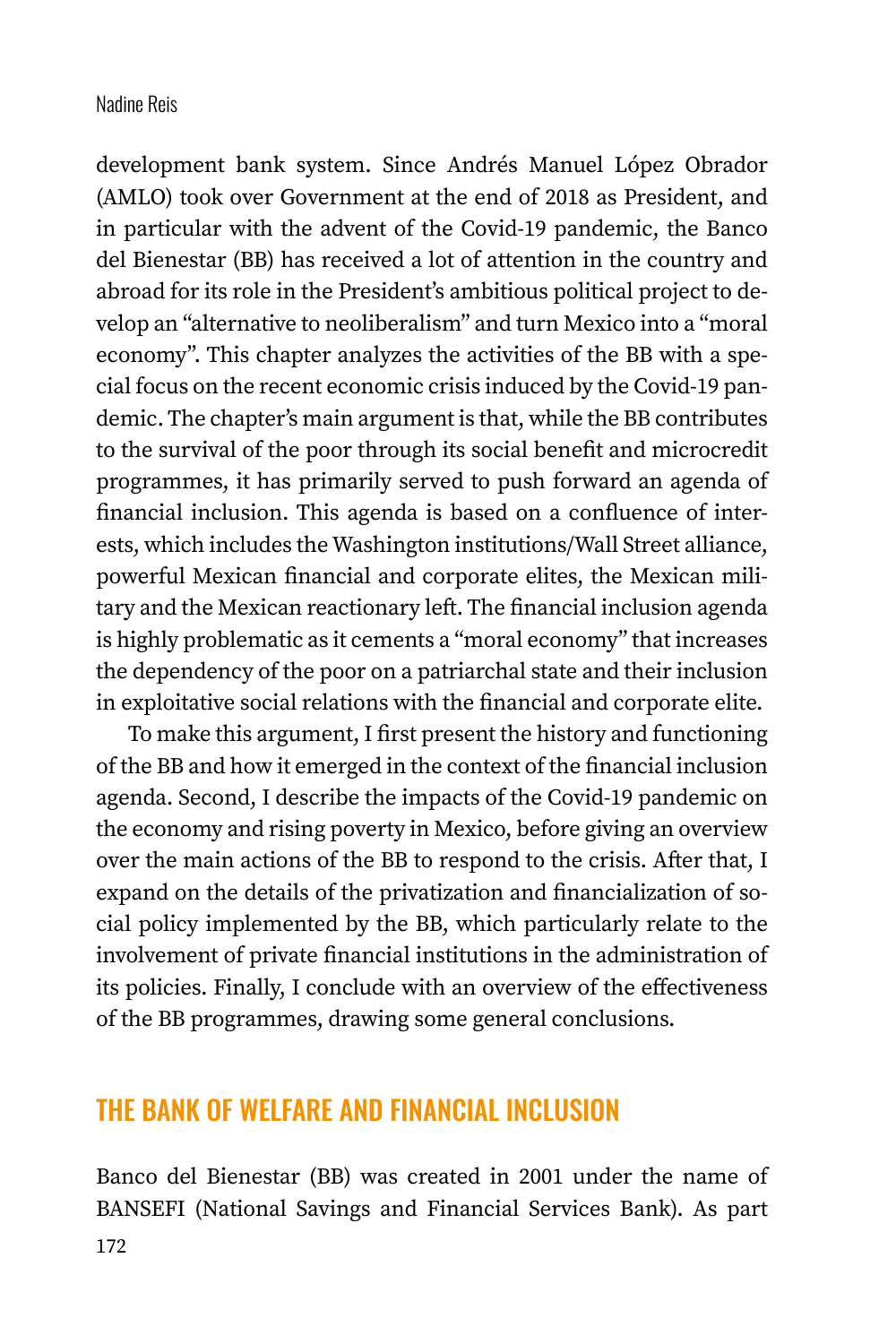of the World Bank-supported Savings and Credit Sector Strengthening Program in Mexico, its aim has been to generate access to safe and efficient financial services for the poor. BANSEFI was used by previous governments to implement the conditional cash transfer programmes that have become an increasingly important source of income for a large share of the Mexican population since the end of the 1990s, and that were also supported through World Bank loans.

When Andrés Manuel López Obrador (AMLO) took over the Government in 2018, he re-named BANSEFI in order to give expression to his major initiative to distribute resources to the poor and support the "economy of the people" (*la economía popular*). Like previous left-populist governments in Latin America, AMLO follows a proclaimed anti-neoliberal, but decidedly neo-extractivist economic policy. His Government has focused on increasing the income of the poor, primarily through increasing the productivity of the state oil company PEMEX, fighting corruption and imposing harsh austerity measures in the public sector, as well as investments in (highly conflictive) infrastructure megaprojects, including a new oil refinery. The freed resources are supposed to be channelled to the poor, mainly in the form of social benefits paid out to individuals.

AMLO therefore seeks to massively expand the role of what the President has called the "Bank of Welfare for the People" (*Banco del Bienestar del pueblo*). The most important programmes delivered through the BB are cash benefits for disabled people and the elderly (*Pensión para Personas con Discapacidad/Adultos Mayores*), scholarships for high school students (*Beca Benito Juárez*) and subsidized employment of youth at participating private companies (*Jovenes Construyendo el Futuro*). The official data indicate that these cash transfer programmes, with a budget of MXN 267,344 billion (US\$ 12 billion), reached almost 18 million beneficiaries in 2020 (Cámara de Diputados/CEDRSSA 2020). Moreover, the BB runs a microcredit programme for microenterprises (*Tandas del Bienestar*).

The other key political narrative, of which BANSEFI – now BB, have been an important element, is *financial inclusion*. According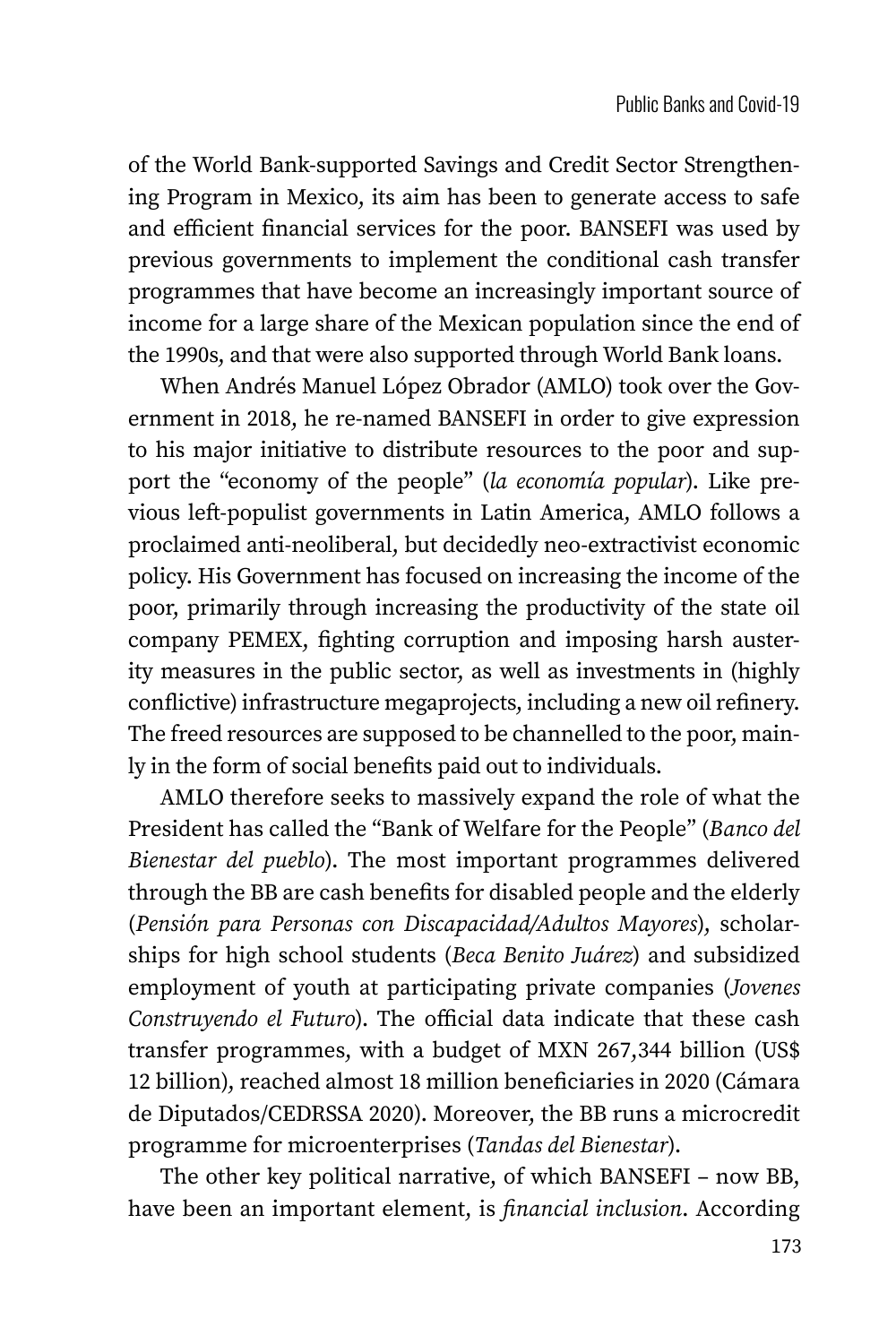to the World Bank, Mexico lags behind in terms of financial inclusion, as only 37% of adults have a bank account (World Bank 2020, 16). The World Bank has therefore supported the institutional development of the financial sector in Mexico since the end of the 1990s and continues to do so through loans to the Government (US\$500 million in 2019 and US\$1 billion in 2020). Therefore, and in order to comply with World Bank credit conditionality, the Government launched the 2020-2024 National Financial Inclusion Policy in March 2020 (Gob 2020a). The policy aims to facilitate access to financial products and services for people, in particular through the provision of microcredits for micro-, small- and medium-sized companies (MSMEs), backed by the idea that this will result in the well-being of the poor: "Increased access to financial services can lead to a significant increase in income, particularly among low-income individuals and those located in areas with lower pre-existing bank penetration. Financial inclusion promotes economic well-being by assisting vulnerable households to build up productive assets, manage risks, and respond to financial shocks" (World Bank 2019: 5).

However, critical observers argue that the financial inclusion agenda has served to re-legitimize the instrument of microcredit in light of its huge failure as a poverty reduction strategy (Bateman 2012; see also Bateman, this volume). With this policy, the Government follows the World Bank's idea that financial inclusion contributes to economic growth and wellbeing. The BB is the key to implementing financial inclusion as it "promotes and facilitates savings among Mexicans, inside and outside the country, as well as access to first and second floor financing, in an equitable way, for individuals and corporations" (Gob 2020b). To drive home the national financial inclusion message, the Government policy also includes financial education at schools.

Another element of the financial inclusion policy is to reduce the use of cash and increase the use of financial technologies and digital payments in the economy. Most payments in Mexico are cash,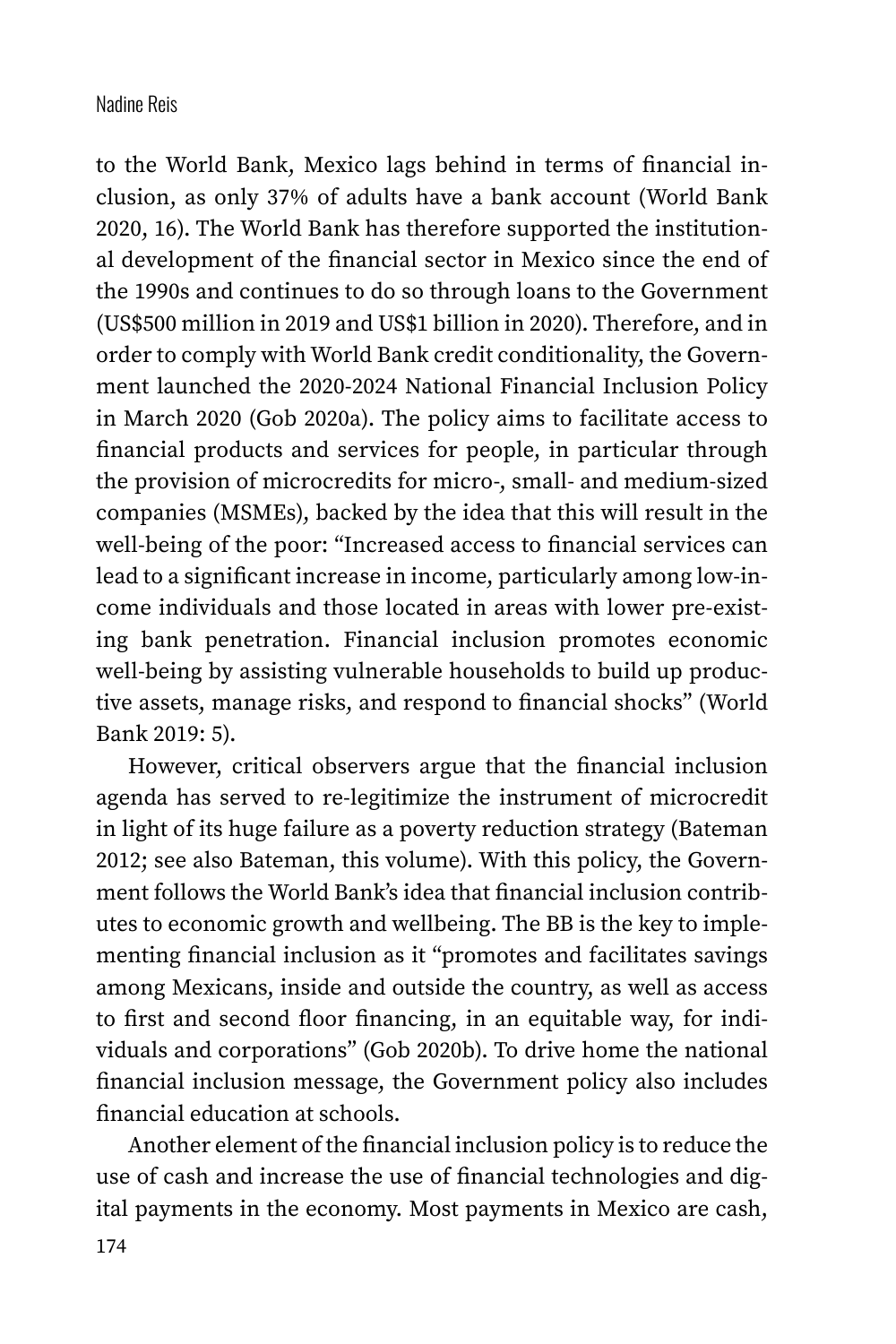reflecting the large share of informal economic activity. Therefore, the central bank, Banco de México, launched the digital payment app CoDi (Digital Charge). In turn, the BB will use CoDi to deliver social benefits. The stated aim of implementing CoDi, and financial inclusion in general, is to draw more people into the formal economy and to combat money laundering and corruption (Galizia Cruz 2019; World Bank 2020).

In January 2020, the Government announced the ambitious goal of constructing 2,700 new branches of BB in the country, adding to the 538 existing BANSEFI branches. If this is realized, the BB will be by far the most geographically widespread bank in Mexico. Its branches will be constructed in locations without existing banking services or where services are insufficient or involve high fees. MXN 10 billion has been earmarked for branch construction, with MXN \$5 billion having already been transferred to an account at Banjército (National Bank of the Army, Airforce and Navy), $^{\rm l}$  as the military is responsible for construction, equipment and transporting the cash to the branches.

As of June 2020, 230 new branches had been finished (Gob 2020c). One of the major challenges of constructing the bank branches across the country and having them use digital technologies is that many rural areas lack Internet access. In response, the Government created a new state-owned telecommunications and Internet company in the National Electricity Commission (CFE), whose aim is to provide Internet access on a non-profit basis to the population currently without access and free Internet access in public spaces (IFT 2019). The company was assigned a budget of another MXN 10 billion.

In addition to expanding access to banking and financial services, the financial inclusion agenda involves tapping into international financial markets to fund the issuing of microcredits. This usually

 $1$  Banjercito is another one of the nine banks owned by the Mexican state that form the Mexican development bank system.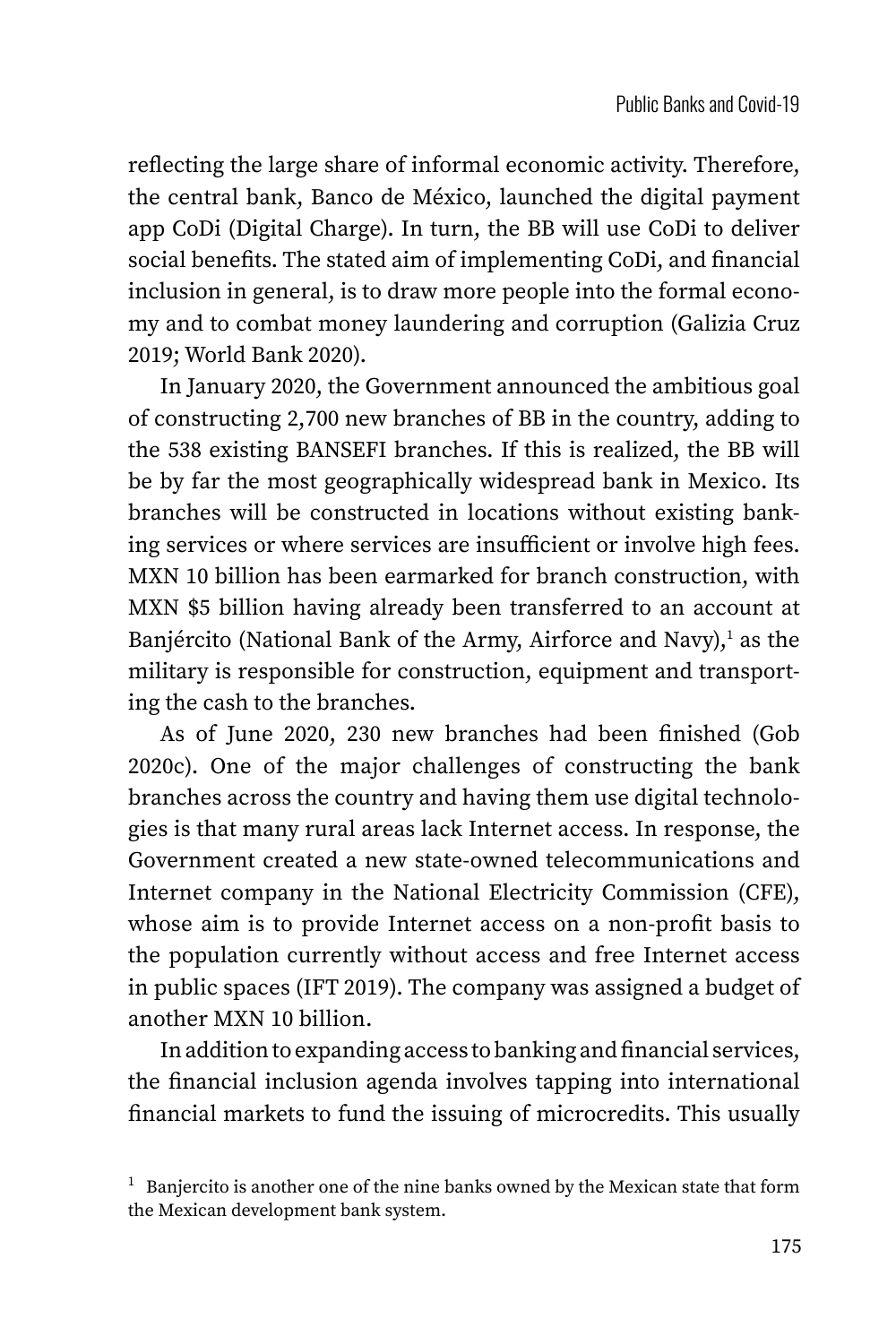happens through securitization, i.e. the bundling of microcredits and selling of the loans or their derivatives as combined packages on financial markets (in turn, providing an income stream for investors). The link to debt issuance on financial markets is also evident in the case of the BB, despite the President's assertion that the bank is "financially independent". According to BB financial statements, its liabilities include one loan of more than MXN 300 million issued by Nacional Financiera (NAFIN, which issues debt for the Mexican government on international financial markets), one loan guarantee of more than MXN 300 million issued by Banjército, and one loan of more than US\$45 million issued by the Inter-American Development Bank (BB 2019, 46; BB 2020, 4, 10). The first two are specifically designated for the issuance of microcredits.

The available data remain inconclusive on the IDB loan but suggest that it is also designated for the issuance of microcredits. Moreover, the BB also conducts repo operations of substantial volume on financial markets, i.e. it borrows short term on financial markets. It remains unclear to what extent the resources of the two World Bank loans on Financial Inclusion (World Bank 2019, 2020) have been channeled to the BB. Typically, the World Bank focuses its activities regarding financial inclusion on implementing a regulatory environment that favours the integration of the economies of countries in the global south with global financial markets, and the profitability of these markets.

### THE DEVASTATING EFFECTS OF COVID-19 ON POVERTY

Mexico is among the countries with the highest level of infections and deaths due to the coronavirus. As of the beginning of November 2020, there have been more than 933,000 confirmed cases of Covid-19 and more than 92,000 deaths. However, as the Government uses the Sentinel method to track the pandemic, where only a certain number of monitoring clinics deliver data, it is estimated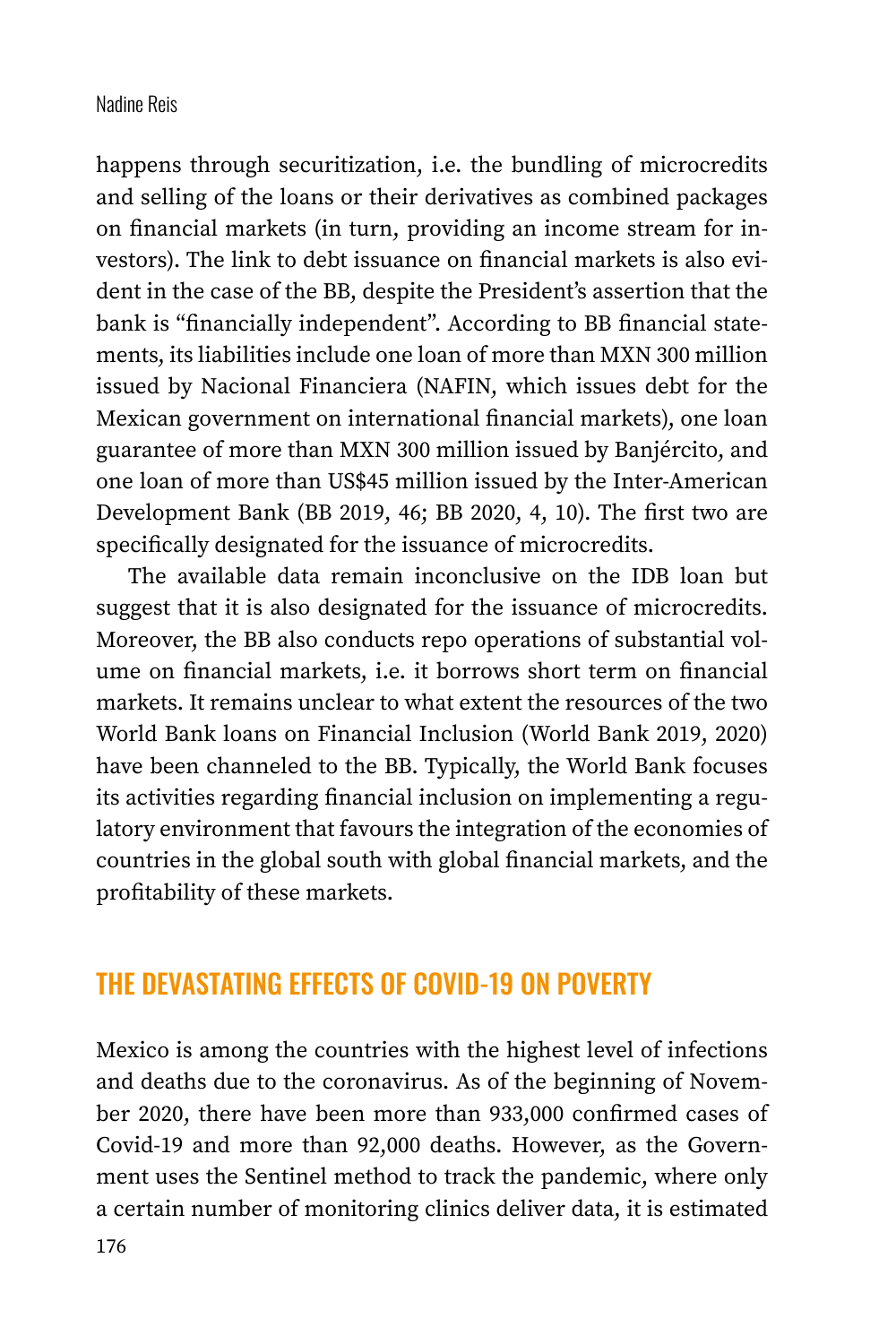(including by the Government itself) that the real number of infections was already around 2.8 million in June 2020, while independent sources assume 5.7 million (Infobae 2020).

At the end of March, the Government began to implement a series of public health response measures. In general, these were less restrictive than in many other Latin American countries, as the Government acknowledged the reality that more than half of Mexico's population make their living in the informal economy. Hence, there was never a complete confinement. However, all schools and universities were closed, public events were cancelled and economic activities that were classified as non-essential were suspended. Around 60% of all enterprises partly or fully closed their activities (INEGI 2020a). The Government launched the "Jornada Nacional de Sana Distancia" (National Workday of Healthy Distance), which urged people to stay at home and only leave the house for absolutely essential activities.

In June, a traffic light system was launched, which consists of four colours (red, orange, yellow and green). These mark the severity of the pandemic in each state and indicate, accordingly, which kind of activities are safe to resume. As of November 2020, the majority of the country is still on orange, while the infection rate is still high.

The Covid-19 pandemic has had a devastating economic impact on Mexico. According to Banco de México, more than 12 million people lost their jobs between April and May: 3.72 million in the formal sector and 8.46 million in the informal sector. Another 8 million became underemployed, i.e. employers cut their working hours (El Financiero 2020). Some 91% of enterprises reported decreased income, 30% of households reported that one or more of its members lost their job because of the pandemic, and 65% of households reported income losses (INEGI 2020a).

Not only have millions of people lost their jobs, but the share of the working poor has massively increased as incomes have declined. In May, the share of the working population who could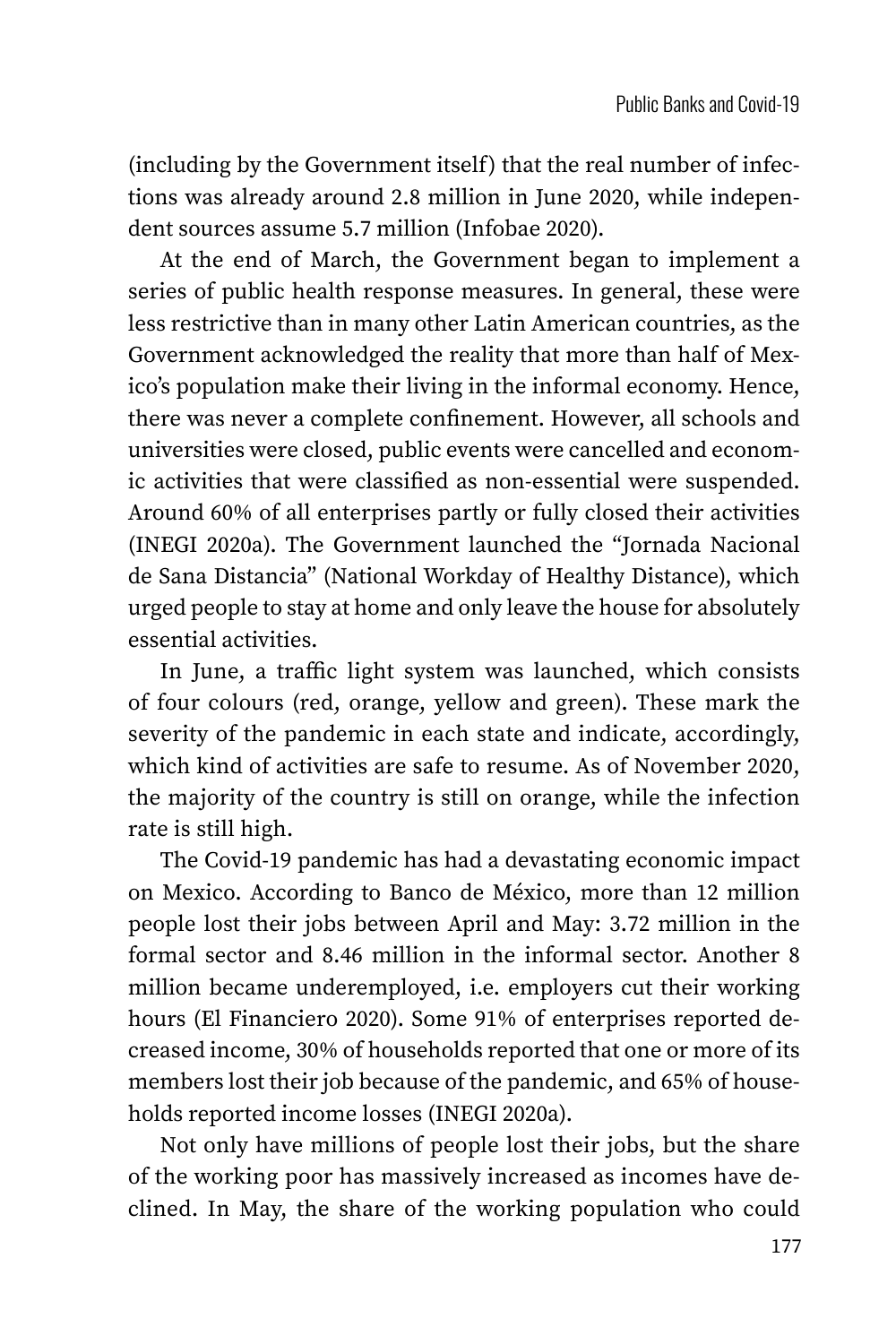not afford the official basket of essential consumer goods rose to 54.9%, from 35.7% in March (Coneval 2020b). Among the most affected are women, especially because of the large number of unor underemployed domestic workers (El Economista 2020a). The deterioration of working conditions became even more evident with the gradual opening of the economy in June. Two-thirds of those who returned to a job took up work in the informal sector, and almost three quarters of them earned less than before the pandemic began. Of the total working population, 46% state they earned less than before the pandemic. No less than 52% of the working population in Mexico work in the informal sector, $^{\text{z}}$  while almost half of them make their living through microbusinesses that are based on the resources of the household (INEGI 2020b). Some 60.7% of the working population earn less than two minimum wages (El Economista 2020b), which equals less than around US\$ 5.60 per day or around US\$ 170 per month.

# KEY ACTIONS BY THE BB TO RESPOND TO COVID-19

The measures taken by the BB to tackle the economic crisis caused by the Covid-19 pandemic essentially consist of an expansion of programmes that already existed, in particular the microcredit programme (however, as explained below, the programmes are hardly administered by BB itself). The pensions for the elderly programme, which pays MXN 2,670 every two months to all people over the age of 65 who have a pension of less than MXN 1,092 per month, was paid in advance for four months, i.e. beneficiaries received MXN 5,340 at once. This also applies to the pensions for the disabled programme if the beneficiaries are under 18 or indigenous people (Economía Hoy 2020). The "Sembrando Vida" (Sowing Life)

<sup>2</sup> The latest report of the National Council for the Evaluation of Social Development Policy (CONEVAL) speaks of 56.3%, also citing data from INEGI (CONEVAL 2020a, 27).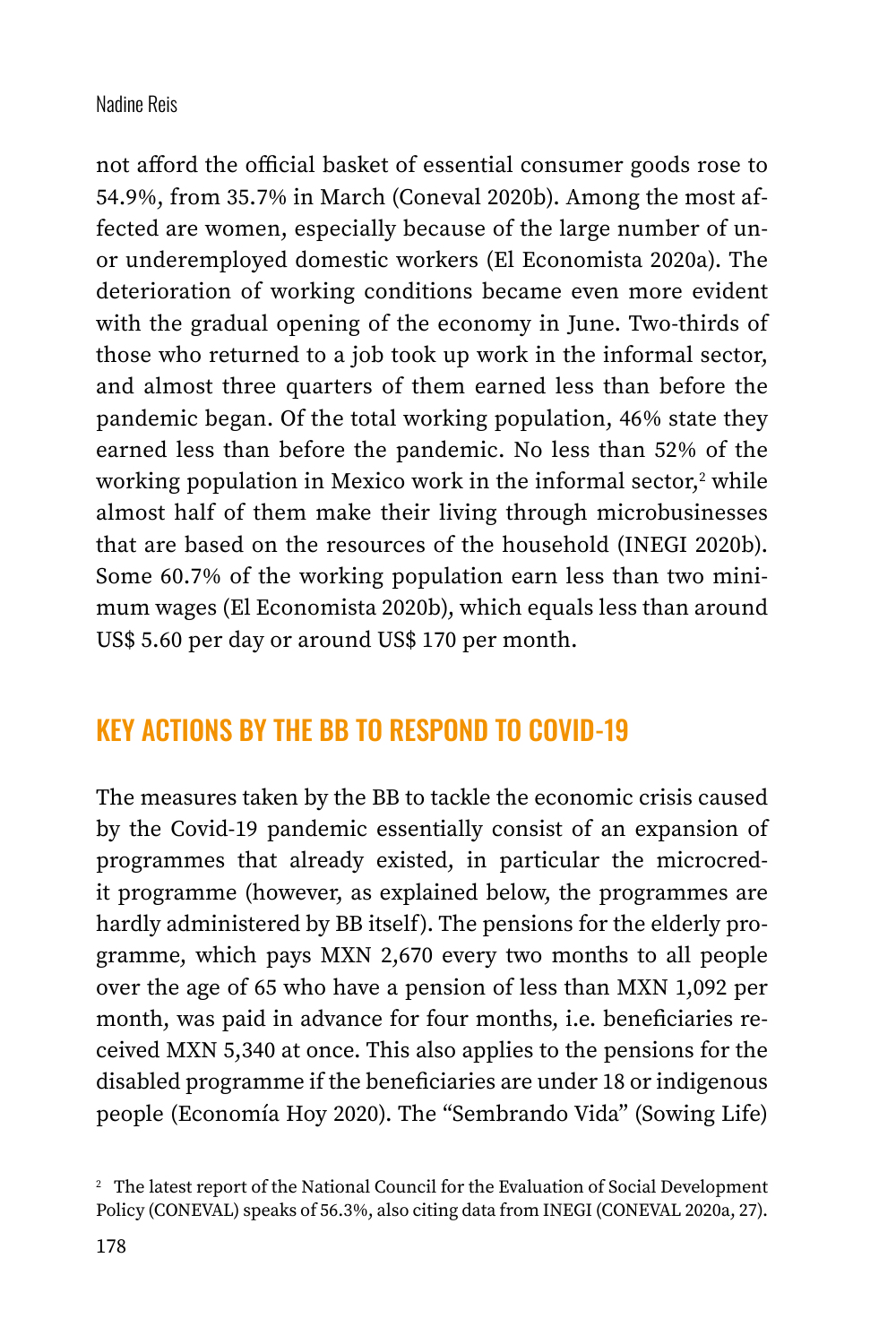programme, which pays subsidies to the rural poor for agroforestry projects, increased by 200,000 recipients.

The microcredit programme existed before under the name "Tandas para el Bienestar" and provided an interest-free credit of MXN 6,000 to family microenterprises that have existed for more than six months. The loan must be paid back in 12 monthly payments, with an initial grace period of three months. If borrowers repay the full amount, they will have access to a second credit of MXN 10,000, and in a third and fourth round, of MXN 15,000 and MXN 20,000 respectively. Because of the crisis, the beneficiaries of this programme may defer their payments for three months, and they may access the second credit if they have paid pack only 60% of the first one.

With the beginning of the *Jornada Nacional de Sana Distancia*, the Government announced the expansion of the microcredit programme. The programme, called *Crédito a la palabra* (Credit to the Word, i.e. without providing much paper work or the need for a credit history), foresees the issuing of 2 million individual credits of MXN 25,000 to MSMEs in urban areas. This includes 1 million individual credits each for the formal and informal sector. Both the formal and informal sector borrowers must pay back the credit in 33 monthly payments of MXN 824 each after a grace period of three months.

For formal sector enterprises, the interest rate is varied according to their size: 6.5% for enterprises with between 1 and 10 employees; 7.5% for those with between 10 and 20; 8.5% for those with between 20 and 50; and 10% for those with above 50 employees (IMSS 2020). Beneficiaries must be registered at the social security institute IMSS (Instituto Mexicano del Seguro Social) and must not have laid off personnel for the past six months. Interested enterprises must apply for the credit online through the IMSS. Domestic workers can also apply for this type of credit; however, they must be registered for social security. According to the President, funding for this part of the programme comes from the recovered taxes of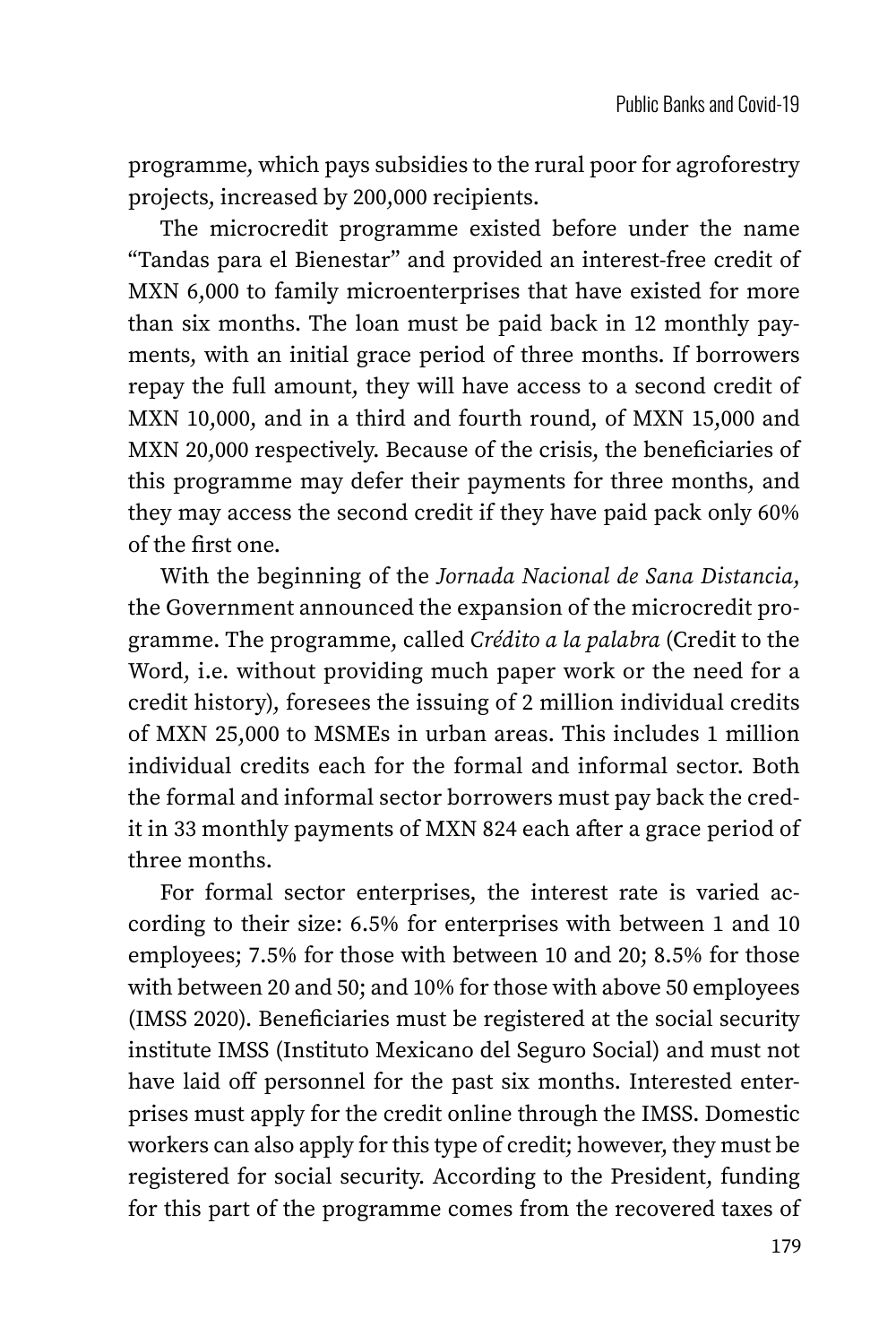large corporations, which he personally urged them to pay as they owed MXN 50 billion to the state. According to Government information, tax collection from 'large contributors' increased by 144% although we were unable to verify this information based on statistical data from the tax administration office.

One million individual credits at interest rates of 6.5% are planned to be issued to informal microenterprises registered in the "Census of Wellbeing" (Censo de Bienestar). To register the potential beneficiaries of social benefit programmes, 26 of 31.9 million households in Mexico were surveyed within six months in 2019 (Gob 2020d). According to official information, one million microenterprises such as small kiosks, restaurants, street food stands and taxi enterprises were identified through the census, which are offered the "Credits to the Word" programme through phone calls. Should informal businesses not be registered in the census, they can register themselves through the webpage of the Secretariat of Wellbeing. According to the President, funding for this programme comes from a public development bank, Nacional Financiera (NAFIN).

In July 2020, the Government announced a further credit programme, the Direct Productive Credit (Crédito Directo Productivo), which will provide MXN 20,000 to 50,000 to formal sector microenterprises at an interest rate of 12%. The aim of this programme is to allocate MXN 300 million for a term of 18 months after a threemonth grace period. These target the cities and towns most affected by Covid-19. Funding for this programme, according to the President, also comes from NAFIN (Urbeconomica 2020).

### THE PRIVATIZATION AND FINANCIALIZATION OF SOCIAL POLICY

Because of the poor infrastructure of the BB, in terms of its technological and human capacity as well as its geographical presence, all of its programmes have completely relied on collaboration with private domestic banks, in particular Banco Azteca. Banco Azteca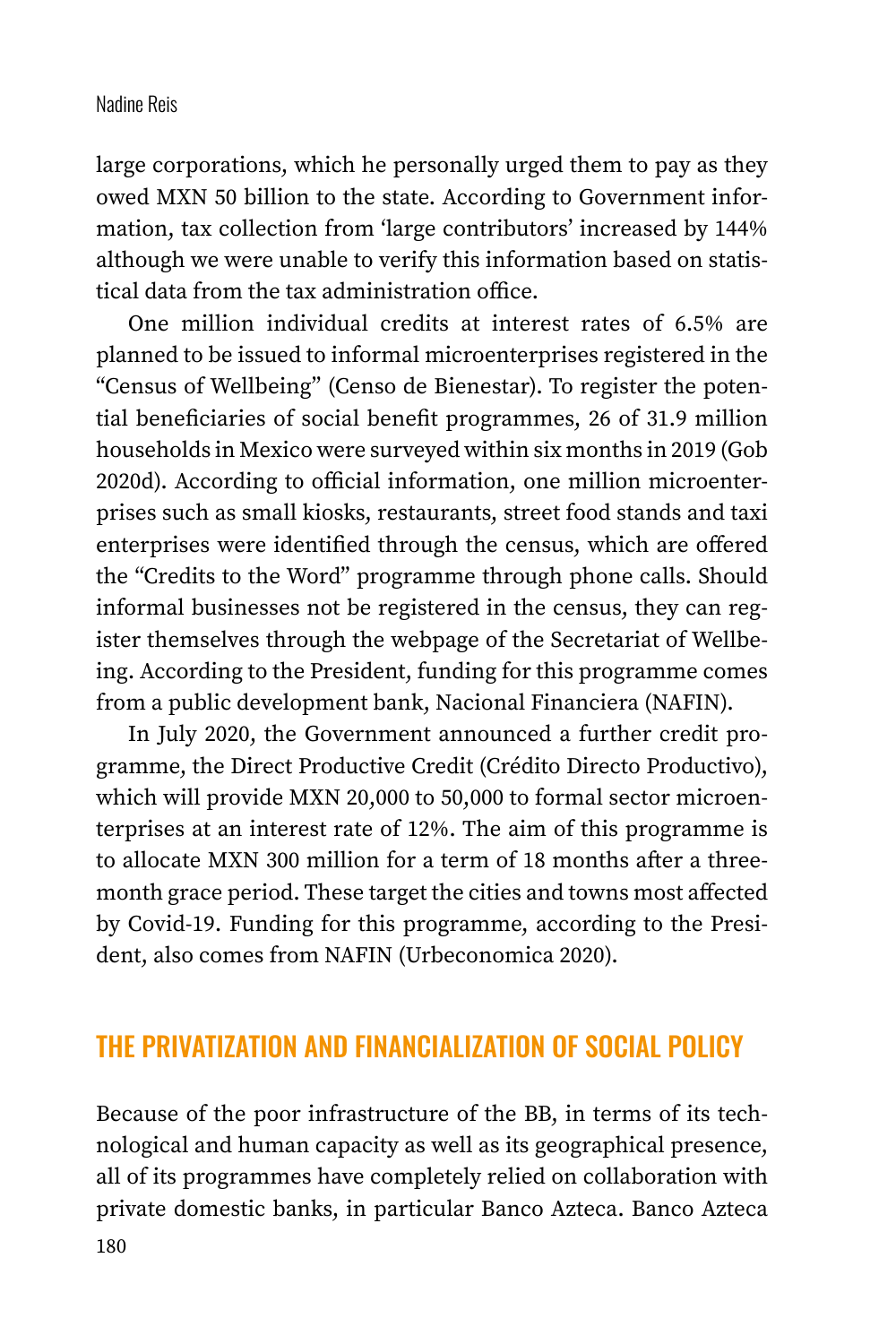is part of Grupo Salinas, a powerful transnational conglomerate owned by Ricardo Salinas Pliego, Mexico's second wealthiest man (after Carlos Slim) and a close ally of President AMLO. With around 1,900 branches and more than 10,000 ATMs, Banco Azteca is the private bank with the widest geographical reach in Mexico. Its branches are usually located inside the stores of its parent company, Elektra, a retail chain that sells consumer goods such as appliances, electronics, motorcycles and computers. A key element of Salinas' business model has been 'financial inclusion', i.e. the massive expansion of lending money to the low-income sector and households, as the director of Banco Azteca explains: "[Banco Azteca] is a bank that was born as an institution of the people, so we have used financial inclusion not as a matter of rhetoric, but as a business model that we know how to do well" (La Razon 2020).

This business model became possible with the 2008 reform of the Credit Law, which created the figure of "niche banks", allowing retail chains such as Elektra and WalMart to carry out banking operations and offer financial services to their clients (Dávalos Torres 2020). Banco Azteca is known for providing credit at very high interest rates of around 88% (El Financiero 2014) and very low default rates, as it operates a fleet of debt collectors. Its return on equity was 10% in 2019 (Edwards 2020).

AMLO's system of social benefits is operated via bank cards, socalled "Wellbeing Cards" (Tarjetas de Bienestar). Without public tender, the emission and operation of the cards was assigned to Grupo Salinas. The beneficiaries of social programmes, including 2,000 adolescents working at the companies of Grupo Salinas within the "Youth Constructing Future" programme, automatically receive the card. Using the card, they can withdraw the money without fees at Banco Azteca, and in the retail chains Chedraui, Walmart, Soriana, Suburbia and LaComer at minimum spending levels and/or tied to special offers. "Credits to the Word" are issued through Banco Azteca, Banorte or Santander. To receive the credit, beneficiaries must open a bank account at one of these banks if they do not yet have one.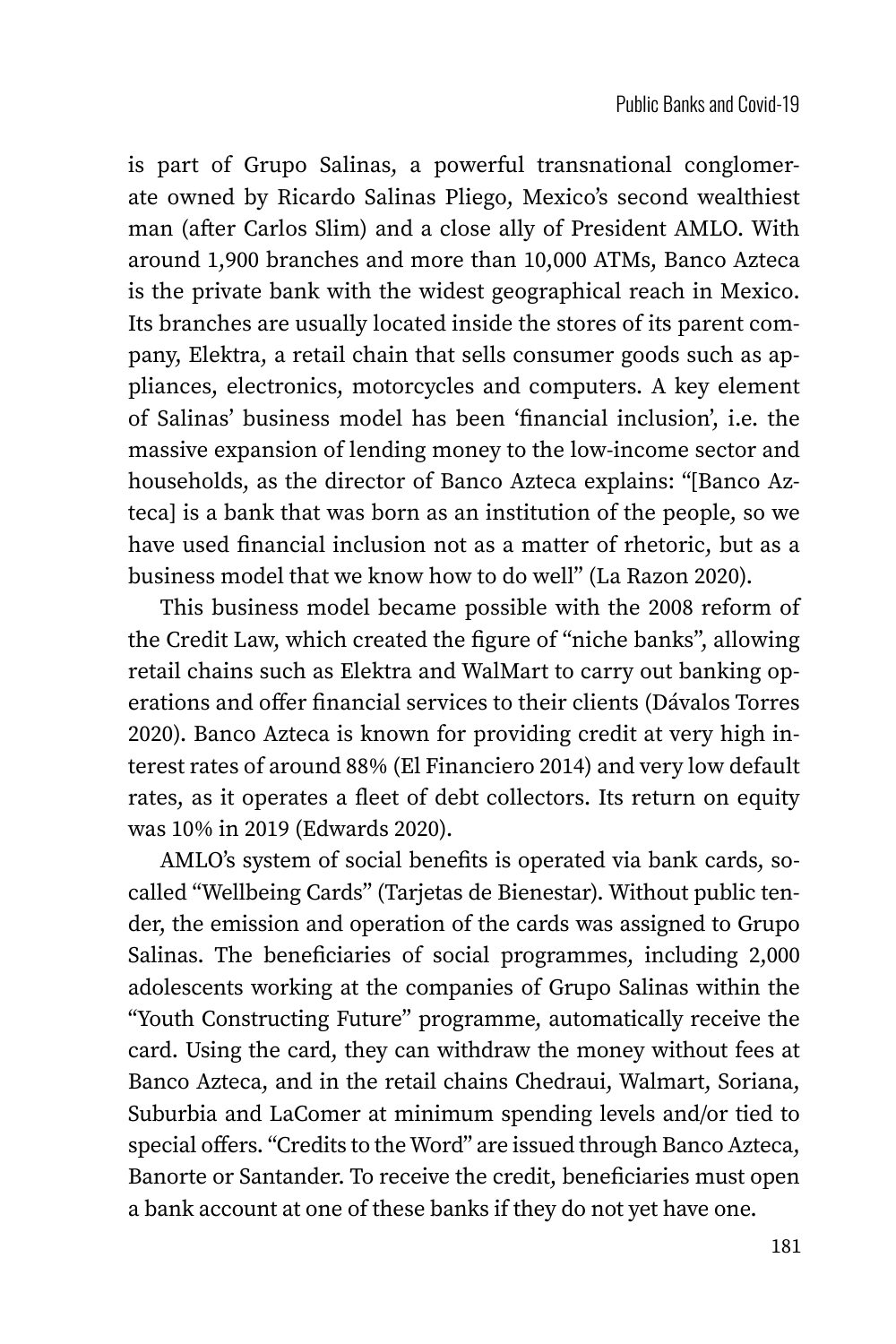It is likely that the operations of the BB will continue to rely on collaboration with the private banks in the future. First, in July 2020 the Government cancelled a contract for over MXN 10.8 billion to install 8,000 ATMs at BB branches, officially because of a shortage of funding (Hernández 2020). According to media reports, the issue may also have been related to corruption and shifts in political loyalties inside AMLO's Morena Party, as the contract cancellation occurred simultaneously with the removal of the BB Managing Director (Maldonado 2020a).

Second, the first act of the new BB Director was a 40% cut in the bank's human resources budget, which involved a reduction of 1,200 staff contracted via outsourcing and wage cuts for the remaining staff (Maldonado 2020b). This too suggests funding problems. Third, beneficiaries are already used to receiving their benefits at the private commercial banks and these banks have a strong interest in maintaining the business of "Wellbeing" since it provides access to huge sets of personal data and portends potentially new banking clients. In the case of Grupo Salinas/Banco Azteca, it also ensures that the target group of costumers is drawn into their stores.

Considering the immense power of these financial institutions and business conglomerates, and AMLO's close alliance with Mexico's economic elites, it is doubtful that the current Government will somehow interfere in this business. It seems more likely that the BB will only be an alternative in remote rural areas, where it does not compete with commercial banks. But even there, Elektra seeks to profit from benefit recipients, developing a virtual store format to serve remote areas without physical buildings (Echeverría 2020).

# EFFECTIVENESS OF THESE BANK ACTIONS

182 Between January and July 2020, more than MXN 58 billion was distributed to more than 6.6 million individuals through social benefits programmes – 80% through pensions for the elderly and the dis-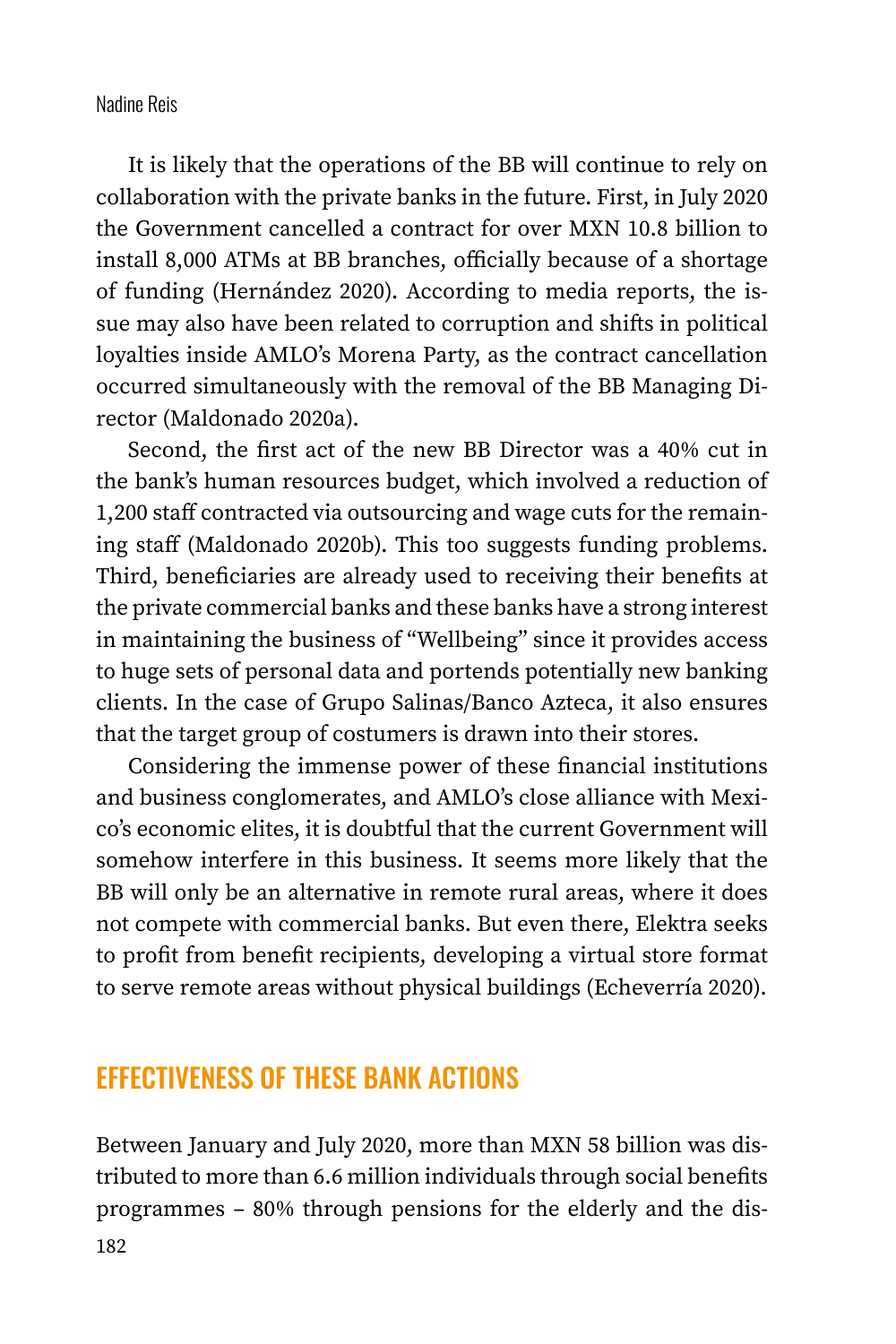abled, and scholarships for adolescents (Gob 2020e). Considering the devastating economic situation, and that the large majority of elderly, disabled and adolescents live in nuclear families, it is likely that the expansion of these programmes in the course of the pandemic also benefitted the families of these beneficiaries. However, this may be a side-effect of the programme rather than its intended goal, as there is no unemployment benefits scheme in Mexico.

According to the data provided by the BB, 808,014 "Credits of the Word" were issued in May and June 2020. Of these, 79% went to informal sector enterprises, 20% to formal sector enterprises (the large majority to enterprises with between 1 and 10 employees) and 1% to domestic workers. In Mexico, there are 4.8 million informal enterprises, which make up 75.2% of all enterprises and are, for the overwhelming majority, microenterprises (INEGI 2019, 6). This means that around 13% of informal enterprises have received the credit.

A survey by the statistical bureau noted that only 7.8% of all enterprises in Mexico reported that they have received some sort of support thus far during the pandemic (89% of which received it from the Government). However, it is also important to note that this survey includes large enterprises and does not exclusively refer to the credits offered by the BB (with some municipalities, such as Mexico City, also offering credits). In the same survey, of those who did not receive support, 37% say they did not know support was available. This seems somehow surprising considering the broad coverage of the topic in the media, including a daily onehour press conference of the Secretariat of Wellbeing (Secretaría del Bienestar). Another 18% thought the support offered was too complicated to apply for and/or they applied but they did not receive it. Only 12% stated that they did not receive support because it was not necessary.

Some formal enterprise owners also report that they were denied the credit because they were not allowed to have any deregistering of staff members, even if they left voluntarily and before the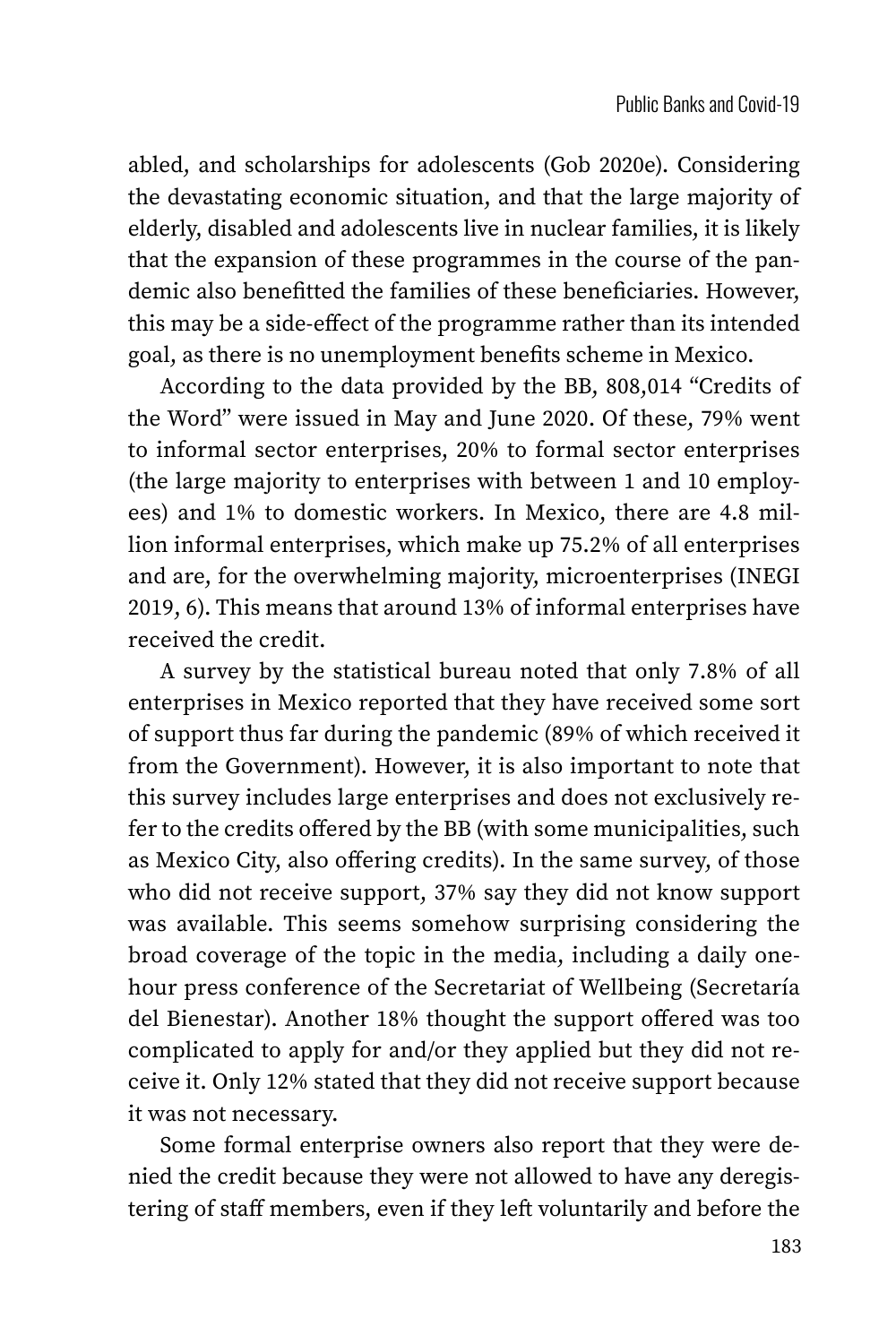crisis (personal communication, small business owner in Mexico City, August 19, 2020). As regards informal enterprises, it is unclear as to which criteria were selected from the census.

Regarding the use of these credits, it is likely that the recipients mostly used the money to pay for essential costs, in particular rent, electricity and water, and social security for their employees and taxes if they were formal sector enterprises. In contrast to large corporations, which benefitted from tax reductions (INEGI 2020a) and the buying of bonds through the Mexican Central Bank in the course of the Covid-19 crisis, MSMEs have neither benefitted from exemptions from taxes or utility payments nor cash transfers. On the contrary, some small business owners report that, during the pandemic, their electricity was cut off due to outstanding bills (personal communication, small business owner in Mexico City, August 19, 2020). It is thus unlikely that entrepreneurs will use the credit in a productive way. The medium life span of a microenterprise in Mexico is 14 months (Aguirre 2010, 223). Of those that took credit before the crisis, 81% used it for buying supplies and 26% for paying off other credit (INEGI 2019). In fact, there have been media reports that Banco Azteca withholds money if the recipient of the Credit to the Word has an existing debt with them (Guerrero 2020).

Furthermore, it is instructive to think about the repayment of the credits. The demand for microcredit securities on financial markets assumes that the borrowers will receive sufficient income to be able to pay back the credits. Considering that 18 million Mexicans are beneficiaries of some kind of social benefit programme, it stands to reason that part of the funds distributed through these schemes will flow back to the BB in the form of debt and interest repayments. A microcredit scheme run by the previous Government was tied to the guarantee of repayments through the PROS-PERA cash transfer programme by design. The BB had to incur major losses in 2019 due to a fallout rate of 85% in the microcredit programme, where credit repayment of the beneficiaries worked through discounts on payments of the PROSPERA programme, a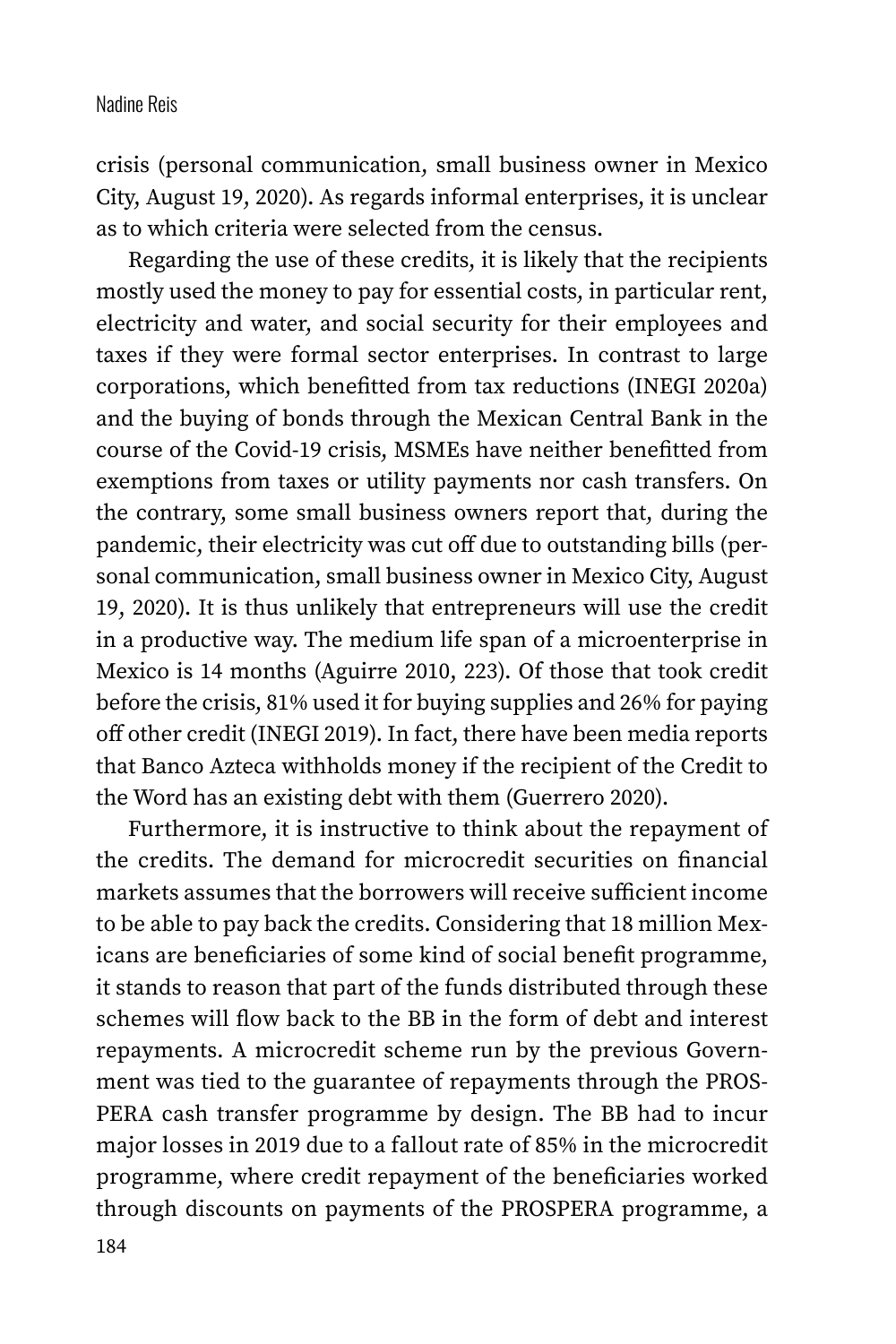cash transfer scheme for poor women.

When PROSPERA was abandoned by the AMLO Government, the BB had to roll over the microcredits (Contrapeso Ciudadano 2019; El Sol de México 2020). What is more, PROSPERA (in the past, known under the names PROGRESA and OPORTUNIDADES) was itself financed through World Bank loans, i.e. the interest paid on microcredits were (supposed to be) financed through public debt. This illustrates not only that microcredits do not achieve their supposed goal of economic development and poverty reduction, as backed by a substantial amount of research (see for instance Bateman 2014), but also the absurdity of a social policy that is based on the financing of social benefits and microcredits through external debt.

### **CONCLUSIONS**

In this chapter I have analyzed the actions of the Mexican public commercial bank, the Banco del Bienestar, with respect to the economic and social crisis induced by Covid-19 in Mexico. It has become clear that, even if a bank is publicly (i.e. state) owned, it does not imply that it is free from class-based and class-divided interests. On the contrary, the analysis has shown that 'public' banking in Mexico has primarily served the private interests of a broad and very powerful coalition of actors comprised of the Washington institutions/Wall Street alliance, important fractions of the Mexican financial and corporate elite, the Mexican military and the reactionary left in the guise of President Andrés Manuel López Obrador.

In the context of the Covid-19 crisis, the policy of the BB has been focused on expanding its existing social benefit programmes and particularly its microcredit programmes. This approach is driven by the neoliberal agenda of financial inclusion and the World Bank narrative that linking the poor with the financial sector serves their economic wellbeing. While it serves the legitimacy of these actors, this narrative is highly problematic. First, the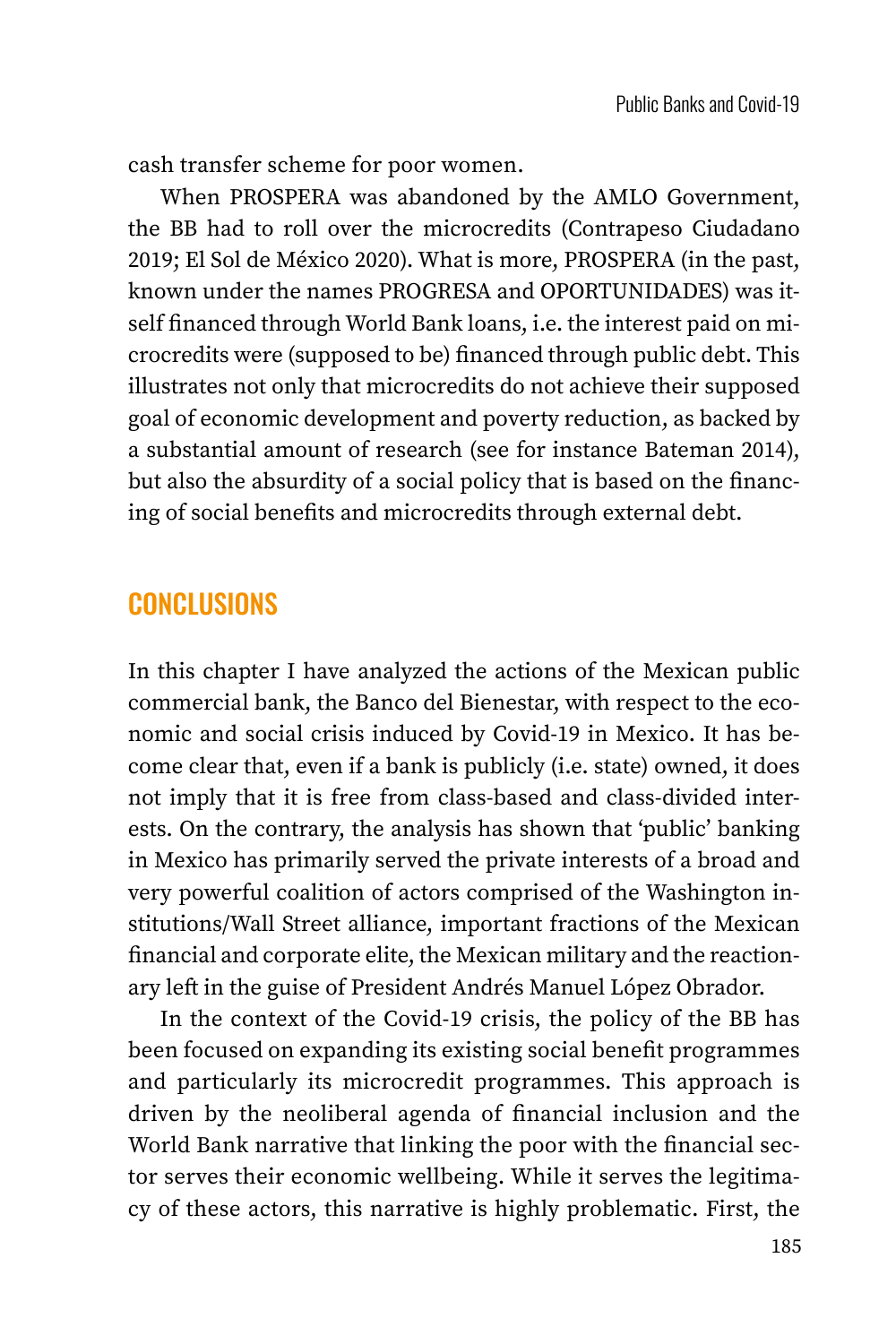programmes do not serve to increase the income of the poor and creation of productive assets, as stated by the World Bank, much less, as in the words of the President, to revive the *economía popular*. Rather, the debt-based programmes cement and increase the dependency of the poor on state welfare payments and credits. This is problematic, albeit not surprising.

In many ways, the Mexican public sector recovery strategy reinforces a centuries-old patriarchal and anti-emancipatory political culture in Mexico wherein legitimate political authority is based on the exchange of votes for social benefits (Albertus et al. 2012). After four decades of neoliberal financial crises that have steadily expulsed larger segments of the population from livelihoods and living spaces (Sassen 2014), social benefits have essentially come down to upholding pure survival and the minimum of social reproduction.

President AMLO recently summarized this "moral economy" as follows:

Justice is to serve the humble people, the poor people. This is the role of the government. Even animals [animalitos] – which have feelings, it has been proven! – … there is no way to say to a pet: 'Go, find your food!' They have to be given their food. (Andrés Manuel López Obrador, Daily Press Conference, March 29, 2020).

Second, what is even more worrying is that, through this policy, the state actively supports the further advance of social control and exploitative relations by a small financial and corporate elite in Mexico. One of the obvious effects of both the social benefit and the microcredit programmes is that the administering private banks, especially Banco Azteca, have materially benefitted through gaining access to the personal data of the poor, its explicit target consumer group. This is even more disturbing as Grupo Salinas executives control key positions in the state: The National Banking and Securities Commission (Comisión Nacional Bancaria y de Valores)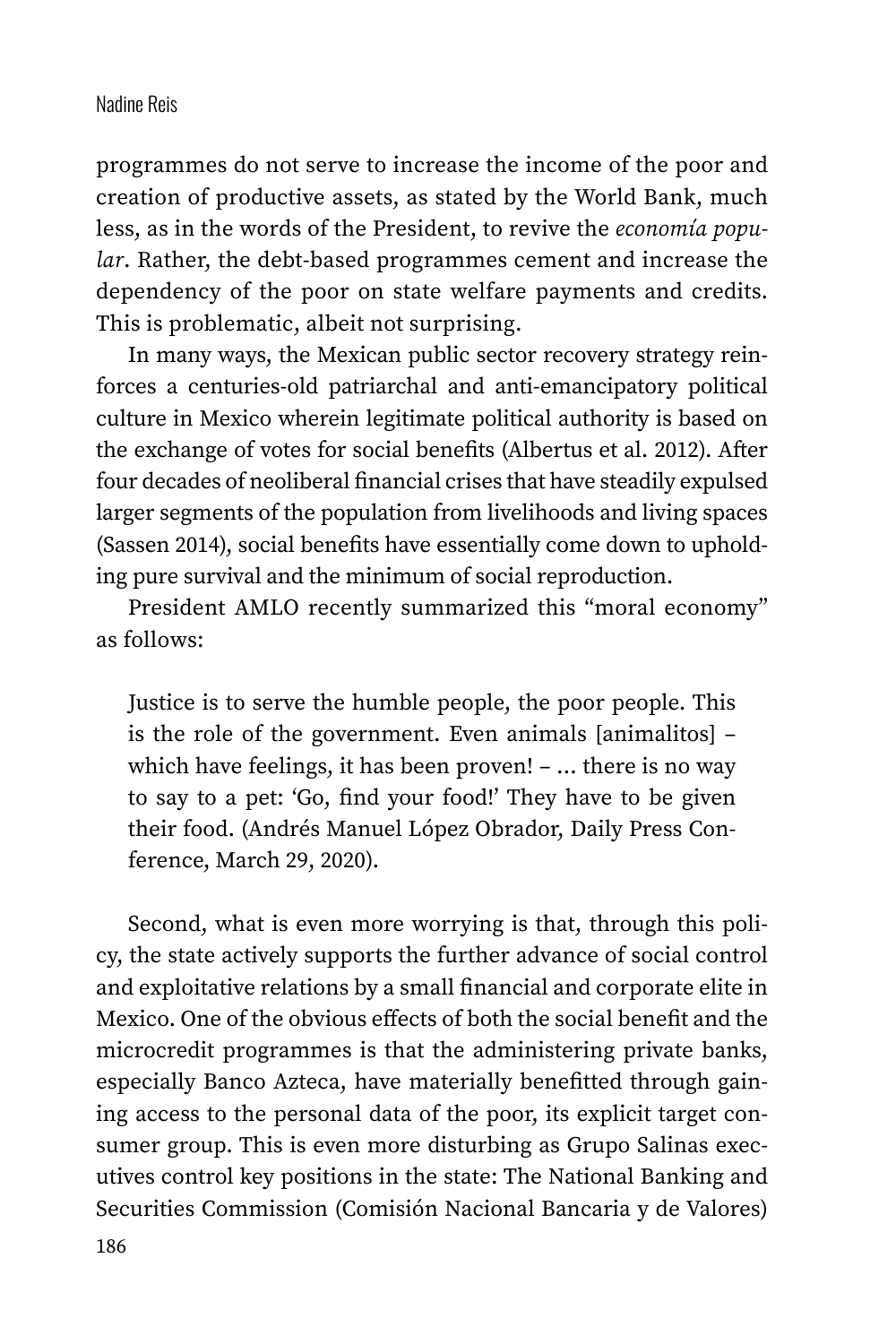under the Secretariat of Finance (Secretaría de Hacienda y Crédito Público) is run by a former high executive and co-founder of Banco Azteca; and the Secretariat of Education (Secretaría de Educación Pública), which is responsible for implementing financial education at schools, is run by the former long-standing director of Fundación Azteca. Less obvious but also deeply problematic is that the BB and the Mexican public banking system overall serves as bond between the poor and global financial markets. As pointed out by Soederberg (2013, 606), the poor have become attractive borrowers over the last two decades because financial investors see them as very reliable payers of high interest, and thus an investment vehicle that is resilient to economic crisis.

Part of Mexico's "moral economy" is that the Government appeals to the "solidarity" of the people when it comes to paying back the loans (Press conference of the Secretariat of Wellbeing, August 15, 2020). The current crisis has pushed millions more to the limits of survival. It is to be feared that through the "Bank of Welfare", the Covid-19 crisis has worked as a catalyst for the further ratcheting up the power of finance capital over the poor in Mexico. In order to transform the Bank of Welfare into a truly pro-poor public bank, progressive academics and policy advocates must address crucial issues such as the dissociation of public banking and public finances in general from financial markets and private banks.

# **REFERENCES**

- Aguirre, T. 2010. "Contrasentidos de la Economía Actual. La Banca de Desarrollo". In: Girón, A.; Correa, E. and Rodríguez, P. (Eds.) *Banca Pública, Crisis Financiera y Desarrollo*, 195-229. Ciudad de México: Universidad Nacional Autónoma de México.
- Alavez, M. 2020. Deben 697 mdp al Banco del Bienestar. El Sol de México, January 14, 2020. [https://www.elsoldemexico.com.mx/finanzas/deben-](https://www.elsoldemexico.com.mx/finanzas/deben-697-mdp-al-banco-del-bienestar-4697729.html)[697-mdp-al-banco-del-bienestar-4697729.html](https://www.elsoldemexico.com.mx/finanzas/deben-697-mdp-al-banco-del-bienestar-4697729.html) (accessed August 29,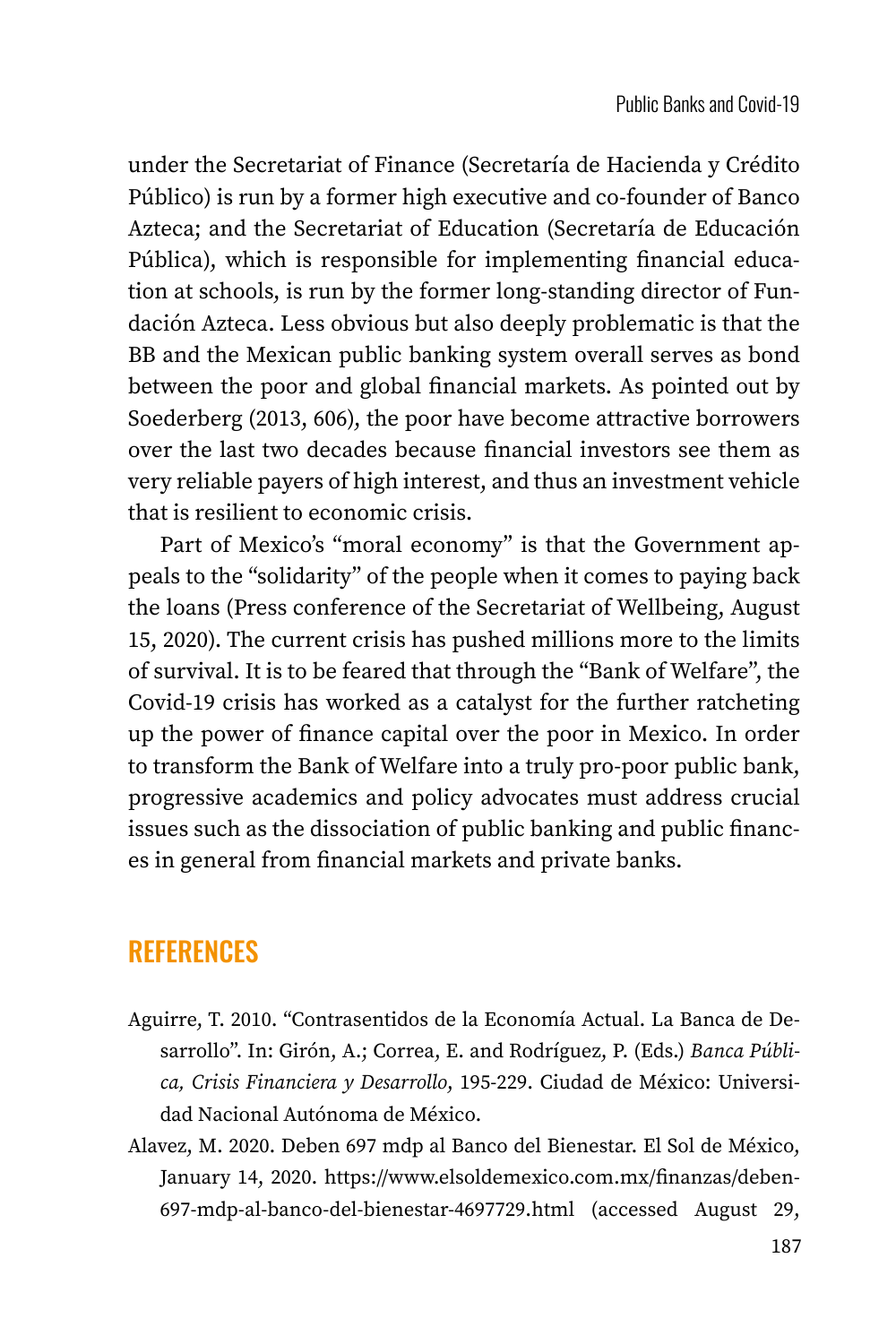2020).

- Albertus, M., Diaz-Cayeros, A., Magaloni, B. and B.R. Weingast. 2012. *Authoritarian Resiliency and Poverty Traps: Land Reform in Mexico*. [http://](http://web.stanford.edu/~magaloni/dox/2012landgrowth.pdf) [web.stanford.edu/~magaloni/dox/2012landgrowth.pdf](http://web.stanford.edu/~magaloni/dox/2012landgrowth.pdf) (January 2015).
- Banco del Bienestar (BB). 2019. *Informe de los Auditores Independientes. Estados Financieros al 31 de diciembre de 2019 y 2018*.
- Banco del Bienestar (BB). 2020. *Información financiera relativa a los Estados Financieros al 30 de junio de 2020*.
- Banco de México (Banxico). 2020. *Medidas adicionales para promover un comportamiento ordenado de los mercados financieros, fortalecer los canales de otorgamiento de crédito y proveer liquidez para el sano desarrollo del sistema financiero*. [https://www.banxico.org.mx/publicaciones-y-pren](https://www.banxico.org.mx/publicaciones-y-prensa/miscelaneos/%7B1E8E5322-7086-9563-570C-412659ECB292%7D.pdf)[sa/miscelaneos/%7B1E8E5322-7086-9563-570C-412659ECB292%7D.pdf](https://www.banxico.org.mx/publicaciones-y-prensa/miscelaneos/%7B1E8E5322-7086-9563-570C-412659ECB292%7D.pdf) (accessed August 29, 2020).
- Bateman, M. 2012. "How Lending to the Poor Began, Grew, and Almost Destroyed a Generation in India". Review Essay. *Development and Change*  43(6): 1385-1402.
- Bateman, M. 2014. "Small loans, big problems: the rise and fall of microcredit as development policy". In: Fagan G.H. and Munck, R. (Eds.) *Handbook on Development and Social Change*, 131-150. Cheltenham, North Hampton: Edward Elgar.
- Cámara de Diputados and Centro de Estudios para el Desarrollo Rural Sustentable y la Soberanía Alimentaria (CEDRSSA). 2020. *Investigación: La Política de Bienestar en México 2020*. [http://www.cedrssa.gob.mx/](http://www.cedrssa.gob.mx/files/b/13/63La%20pol%C3%ADtica%20del%20Bienestar%20en) [files/b/13/63La%20pol%C3%ADtica%20del%20Bienestar%20en%](http://www.cedrssa.gob.mx/files/b/13/63La%20pol%C3%ADtica%20del%20Bienestar%20en)20 México%202020.pdf (accessed September 27, 2020).
- Consejo Nacional de Evaluación de la Política de Desarrollo Social (CO-NEVAL). 2020a. *Consideraciones para el proceso presupuestario 2021*. [https://www.coneval.org.mx/Evaluacion/IEPSM/Documents/CPP\\_2021/](https://www.coneval.org.mx/Evaluacion/IEPSM/Documents/CPP_2021/CPP2021.pdf) [CPP2021.pdf](https://www.coneval.org.mx/Evaluacion/IEPSM/Documents/CPP_2021/CPP2021.pdf) (accessed 28 of September 2020).
- Consejo Nacional de Evaluación de la Política de Desarrollo Social (CONE-VAL). 2020b. Ante la crisis sanitaria por la COVID-19, el CONEVAL *presenta información referente a la pobreza laboral con la Encuestsa Telefónica*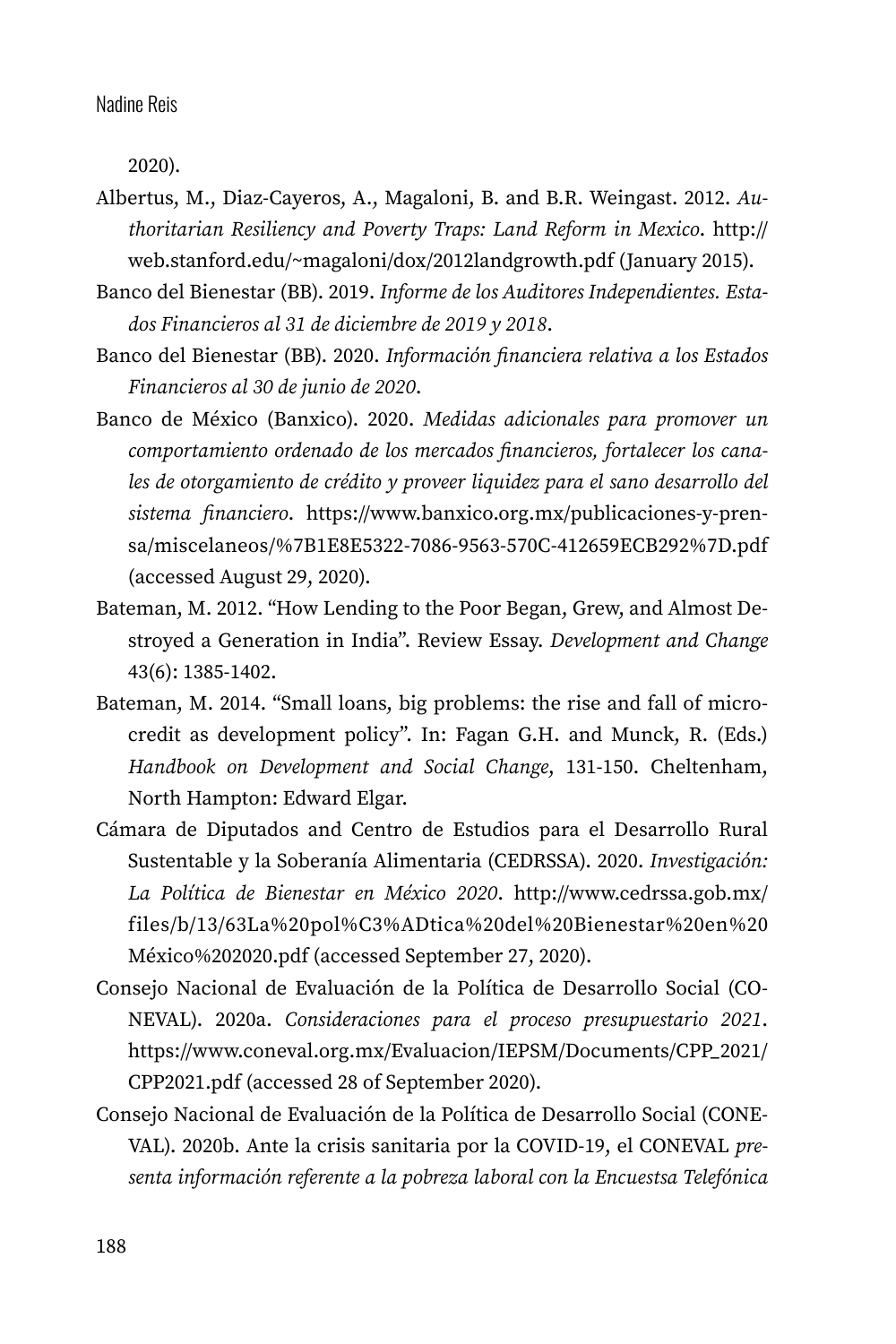*de Ocupación y Empleo (ETOE) de Abril-Mayo*. [https://www.coneval.org.](https://www.coneval.org.mx/Medicion/Paginas/Pobreza_Laboral_ETOE_Abril-Mayo.aspx) [mx/Medicion/Paginas/Pobreza\\_Laboral\\_ETOE\\_Abril-Mayo.aspx](https://www.coneval.org.mx/Medicion/Paginas/Pobreza_Laboral_ETOE_Abril-Mayo.aspx) (accessed July 28, 2020).

- Contrapeso Ciudadano. 2019. "Por desaparecer programa del gobierno anterior, Banco del Bienestar pierde 187 MDP". August 20, 2019. [https://](https://www.contrapesociudadano.com/por-desaparecer-programa-del-gobierno-anterior-banco-del-bienestar-pierde-187-mdp/) [www.contrapesociudadano.com/por-desaparecer-programa-del-gobi](https://www.contrapesociudadano.com/por-desaparecer-programa-del-gobierno-anterior-banco-del-bienestar-pierde-187-mdp/)[erno-anterior-banco-del-bienestar-pierde-187-mdp/](https://www.contrapesociudadano.com/por-desaparecer-programa-del-gobierno-anterior-banco-del-bienestar-pierde-187-mdp/) (accessed August 29, 2020).
- Datamexico. 2020. *Créditos*. [https://www.datamexico.org/es/profile/geo/](https://www.datamexico.org/es/profile/geo/mexico#creditos) [mexico#creditos](https://www.datamexico.org/es/profile/geo/mexico#creditos) (accessed August 26, 2020).
- Dávalos Torres, M.S. 2020. "Sucursales del Banco del Bienestar: ¿campaña propagandística o programa de inclusión financiera del sector popular?" *Hechos y Derechos*, Número 55, January-February 2020. Universidad Autónoma de México.
- Echeverría, M. 2020. Elektra va por los beneficiarios de apoyos de gobierno con estrategia digital. Expansión, May 3, 2020.
- Economía Hoy. 2020. Estos son los apoyos económicos del gobierno de AMLO frente al coronavirus. April 26, 2020. [https://www.econo](https://www.economiahoy.mx/economia-eAm-mexico/noticias/10444507/03/20/Estos-son-los-apoyos-economicos-del-gobierno-de-AMLO-frente-al-coronavirus.html)[miahoy.mx/economia-eAm-mexico/noticias/10444507/03/20/Es](https://www.economiahoy.mx/economia-eAm-mexico/noticias/10444507/03/20/Estos-son-los-apoyos-economicos-del-gobierno-de-AMLO-frente-al-coronavirus.html)[tos-son-los-apoyos-economicos-del-gobierno-de-AMLO-frente-al-coro](https://www.economiahoy.mx/economia-eAm-mexico/noticias/10444507/03/20/Estos-son-los-apoyos-economicos-del-gobierno-de-AMLO-frente-al-coronavirus.html)[navirus.html](https://www.economiahoy.mx/economia-eAm-mexico/noticias/10444507/03/20/Estos-son-los-apoyos-economicos-del-gobierno-de-AMLO-frente-al-coronavirus.html) (accessed July 28, 2020).
- Edwards, B. 2020. *Financial inclusion: Mexico plans a bank-building spree*. Euromoney, March 4, 2020. [https://www.euromoney.com/article/b1klk](https://www.euromoney.com/article/b1klktqwt9s9fy/financial-inclusion-mexico-plans-a-bank-building-spree)[tqwt9s9fy/financial-inclusion-mexico-plans-a-bank-building-spree](https://www.euromoney.com/article/b1klktqwt9s9fy/financial-inclusion-mexico-plans-a-bank-building-spree) (accessed August 24, 2020).
- El Economista. 2020a. Pobreza laboral, en nivel histórico. 28 July.
- El Economista. 2020b. Crece contagio en mercado laboral por el coronavirus. 6 August.
- El Financiero. 2014. Tasas de interés de la microfinanza: nuevas fábricas de pobreza. October 14, 2014. [https://www.elfinanciero.com.mx/opinion/](https://www.elfinanciero.com.mx/opinion/isabel-cruz/tasas-de-interes-de-la-microfinanza-nuevas-fabricas-de-pobreza) [isabel-cruz/tasas-de-interes-de-la-microfinanza-nuevas-fabricas-de-po](https://www.elfinanciero.com.mx/opinion/isabel-cruz/tasas-de-interes-de-la-microfinanza-nuevas-fabricas-de-pobreza)[breza](https://www.elfinanciero.com.mx/opinion/isabel-cruz/tasas-de-interes-de-la-microfinanza-nuevas-fabricas-de-pobreza) (accessed August 26, 2020).
- El Financiero. 2020. Se perdieron en México más de 12 millones de empleos en dos meses. July 9, 2020. [https://www.elfinanciero.com.mx/econo](https://www.elfinanciero.com.mx/economia/se-perdieron-en-mexico-mas-de-12-millones-de-empleos-en-dos-meses-segun-datos-de-banxico)-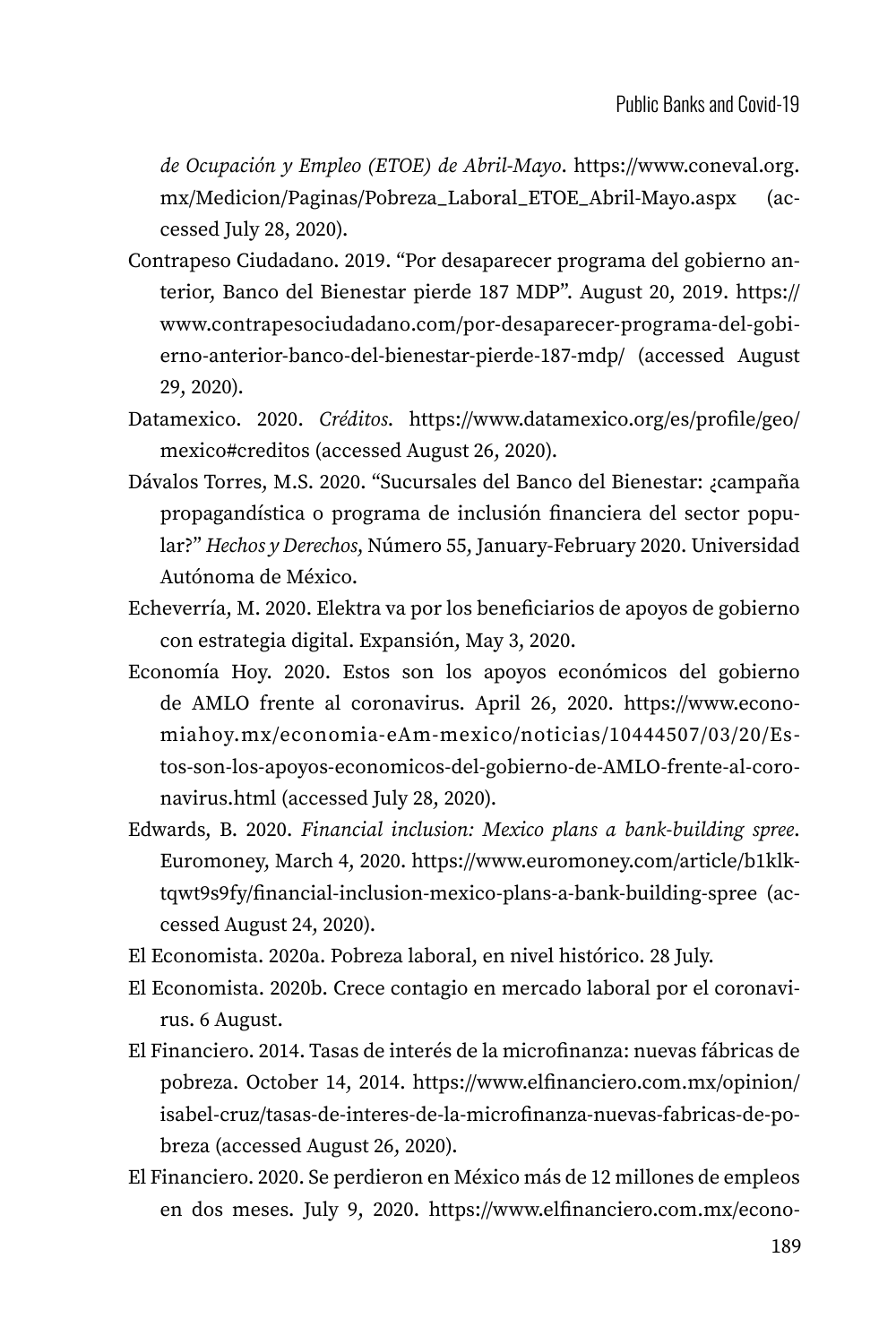[mia/se-perdieron-en-mexico-mas-de-12-millones-de-empleos-en-dos](https://www.elfinanciero.com.mx/economia/se-perdieron-en-mexico-mas-de-12-millones-de-empleos-en-dos-meses-segun-datos-de-banxico)[meses-segun-datos-de-banxico](https://www.elfinanciero.com.mx/economia/se-perdieron-en-mexico-mas-de-12-millones-de-empleos-en-dos-meses-segun-datos-de-banxico) (accessed August 24, 2020).

- Galizia Cruz. 2019. CoDi *¿un futuro de pagos sin efectivo en México?* [https://](https://www.miskuentas.com/noticias/ecommerce/codi-un-futuro-de-pagos-sin-efectivo-en-mexico/) [www.miskuentas.com/noticias/ecommerce/codi-un-futuro-de-pa](https://www.miskuentas.com/noticias/ecommerce/codi-un-futuro-de-pagos-sin-efectivo-en-mexico/)[gos-sin-efectivo-en-mexico/](https://www.miskuentas.com/noticias/ecommerce/codi-un-futuro-de-pagos-sin-efectivo-en-mexico/) (accessed August 3, 2020).
- Gobierno de México (Gob). 2020a. *Política Nacional de Inclusión Financiera*. [https://www.gob.mx/cnbv/acciones-y-programas/politica-nacion](https://www.gob.mx/cnbv/acciones-y-programas/politica-nacional-de-inclusion-financiera-43631)[al-de-inclusion-financiera-43631](https://www.gob.mx/cnbv/acciones-y-programas/politica-nacional-de-inclusion-financiera-43631) (accessed August 24, 2020).
- Gobierno de México (Gob). 2020b. *Banco del Bienestar. ¿Qué hacemos?* <https://www.gob.mx/bancodelbienestar/que-hacemos> (accessed August 24, 2020).
- Gobierno de México (Gob). 2020c. *Comunicado 06/2020. Terminadas, 230 sucursales del Banco del Bienestar*. [https://www.gob.mx/bancodel](https://www.gob.mx/bancodelbienestar/prensa/comunicado-no-06-2020-terminadas-230-sucursales-del-banco-del-bienestar?idiom=es)[bienestar/prensa/comunicado-no-06-2020-terminadas-230-sucurs](https://www.gob.mx/bancodelbienestar/prensa/comunicado-no-06-2020-terminadas-230-sucursales-del-banco-del-bienestar?idiom=es)[ales-del-banco-del-bienestar?idiom=es](https://www.gob.mx/bancodelbienestar/prensa/comunicado-no-06-2020-terminadas-230-sucursales-del-banco-del-bienestar?idiom=es) (accessed August 26, 2020).
- Gobierno de México (Gob). 2020d. *Censo del Bienestar presentación*. [https://www.gob.mx/programasintegrales/galerias/censo-del-biene](https://www.gob.mx/programasintegrales/galerias/censo-del-bienestar-242798)[star-242798](https://www.gob.mx/programasintegrales/galerias/censo-del-bienestar-242798) (accessed August 25, 2020).
- Gobierno de México (Gob). 2020e. *Comunicado No. 05/2020 Banco del Bienestar cumple con dispersión de programas por adelantado*. [https://www.](https://www.gob.mx/bancodelbienestar/prensa/comunicado-no-05-2020-banco-del-bienestar-cumple-con-dispersion-de-programas-por-adelantado) [gob.mx/bancodelbienestar/prensa/comunicado-no-05-2020-banco-del](https://www.gob.mx/bancodelbienestar/prensa/comunicado-no-05-2020-banco-del-bienestar-cumple-con-dispersion-de-programas-por-adelantado)[bienestar-cumple-con-dispersion-de-programas-por-adelantado](https://www.gob.mx/bancodelbienestar/prensa/comunicado-no-05-2020-banco-del-bienestar-cumple-con-dispersion-de-programas-por-adelantado) (accessed August 26, 2020).
- Guerrero, R. 2020. Banco Azteca retiene apoyos del gobierno a pequeñas empresas por adeudos. DGG Noticias, July 23, 2020. [https://ddgnoticias.](https://ddgnoticias.com/banco-azteca-retiene-apoyos-del-gobierno-a-pequenas-empre) [com/banco-azteca-retiene-apoyos-del-gobierno-a-pequenas-empre](https://ddgnoticias.com/banco-azteca-retiene-apoyos-del-gobierno-a-pequenas-empre) sas-por-adeudos/ (accessed August 3, 2020).
- Hernández, E. 2020. Banco del Bienestar se declara sin fondos. El Sol de México, August 11, 2020.
- Instituto Federal de Telecomunicaciones (IFT). 2019. *El IFT otorga concesión única para uso público a CFE Telecomunicaciones e Internet para Todos*. Comunicado de Prensa No. 41/2019. [http://www.ift.org.mx/sites/default/](http://www.ift.org.mx/sites/default/files/comunicacion-y-medios/comunicados-ift/comunicado412019.pdf) [files/comunicacion-y-medios/comunicados-ift/comunicado412019.pdf](http://www.ift.org.mx/sites/default/files/comunicacion-y-medios/comunicados-ift/comunicado412019.pdf) (accessed September 28, 2020).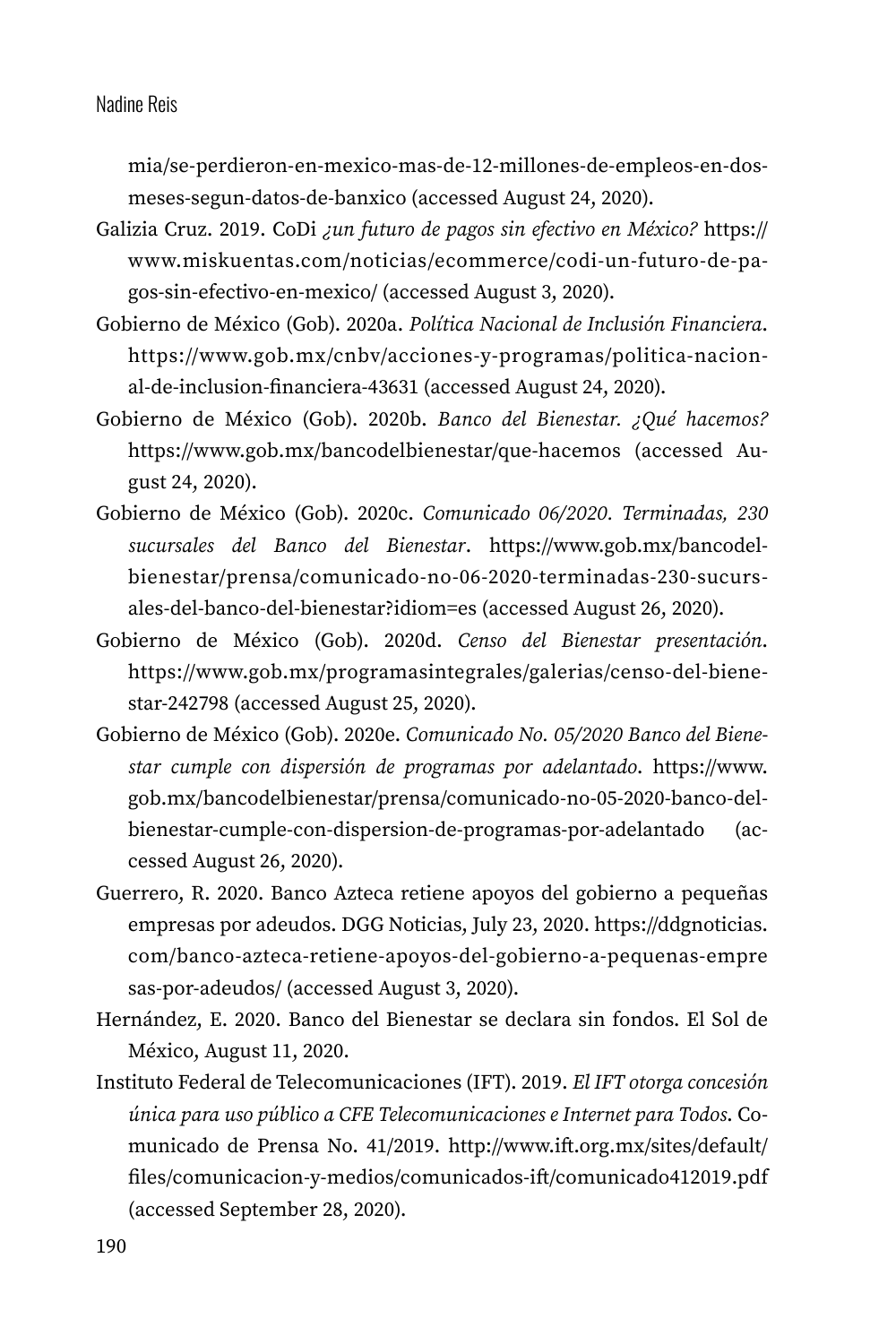- IMSS. 2020. *Patrones solidarios con sus trabajadores en la emergencia sanitaria tendrán créditos a la palabra por 25 mil pesos*. Comunicado de Prensa 200/2020. <http://www.imss.gob.mx/prensa/archivo/202004/200> (accessed August 24, 2020).
- INEGI. 2019. Encuesta Nacional sobre Productividad y Competitividad de las Micro, Pequeñas y Medianas Empresas (ENAPROCE) 2018.
- INEGI. 2020a. Comunicado de Prensa 346/20, July 23, 2020. El INEGI presenta resultados del impacto del Covid-19 en la actividad económoca y el mercado laboral [https://www.inegi.org.mx/contenidos/saladeprensa/bole](https://www.inegi.org.mx/contenidos/saladeprensa/boletines/2020/OtrTemEcon/COVID-ActEco.pdf)[tines/2020/OtrTemEcon/COVID-ActEco.pdf](https://www.inegi.org.mx/contenidos/saladeprensa/boletines/2020/OtrTemEcon/COVID-ActEco.pdf) (accessed August 29, 2020).
- INEGI. 2020b. Comunicado de Prensa 291/20, June 30, 2020. Comunicación Social. Resultados de la Encuesta Telefónica de Ocupación y Empleo (ETOE) Cifras Oportunas de Mayo de 2020. [https://www.inegi.org.mx/](https://www.inegi.org.mx/contenidos/saladeprensa/boletines/2020/enoe_ie/ETOE2020_06.pdf) [contenidos/saladeprensa/boletines/2020/enoe\\_ie/ETOE2020\\_06.pdf](https://www.inegi.org.mx/contenidos/saladeprensa/boletines/2020/enoe_ie/ETOE2020_06.pdf) (accessed August 29, 2020).
- Infobae. 2020. Tres claves para conocer la cifra real del coronavirus en México, según un matemático de la Universidad de Berlín. June 25, 2020. [https://www.infobae.com/america/mexico/2020/06/25/tres-claves-para](https://www.infobae.com/america/mexico/2020/06/25/tres-claves-para-conocer-la-cifra-real-del-coronavirus-en-mexico-segun-un-matematico-de-la-universidad-de-berlin/)[conocer-la-cifra-real-del-coronavirus-en-mexico-segun-un-matemati](https://www.infobae.com/america/mexico/2020/06/25/tres-claves-para-conocer-la-cifra-real-del-coronavirus-en-mexico-segun-un-matematico-de-la-universidad-de-berlin/)[co-de-la-universidad-de-berlin/](https://www.infobae.com/america/mexico/2020/06/25/tres-claves-para-conocer-la-cifra-real-del-coronavirus-en-mexico-segun-un-matematico-de-la-universidad-de-berlin/) (accessed August 24, 2020).
- La Razon. 2020. Inclusión financiera, modelo de negocio en Banco Azteca. La Razon, 11.03.2020. [https://www.razon.com.mx/negocios/inclu](https://www.razon.com.mx/negocios/inclusion-financiera-modelo-de-negocio-en-banco-azteca/)[sion-financiera-modelo-de-negocio-en-banco-azteca/](https://www.razon.com.mx/negocios/inclusion-financiera-modelo-de-negocio-en-banco-azteca/) (acessed August 26, 2020).
- Maldonado, M. 2020a. Carlos Cabal, Alejandro del Valle y Gabriel García: los tres amigos. El Universal, July 14, 2020.
- Maldonado, M. 2020b. Los recortes en el Banco del Bienestar. El Universal, August 3, 2020.
- Sassen, S. 2014. *Expulsions. Brutality and Complexity in the Global Economy*. Cambridge, London: Harvard University Press.
- Soederberg, S. 2013. "Universalising Financial Inclusion and the Securitization of Development". *Third World Quarterly* 34(4): 593-612.
- Urbeconomica. 2020. *Anuncian \$300 millones de crédito a mipymes vía Banco del Bienestar*. 15 July. [https://www.urbeconomica.com.mx/mercados/](https://www.urbeconomica.com.mx/mercados/credito-y-tasas-de-interes/26671-anuncian-300-millones-de-credito-a-mipymes-via-banco-del-bienestar)